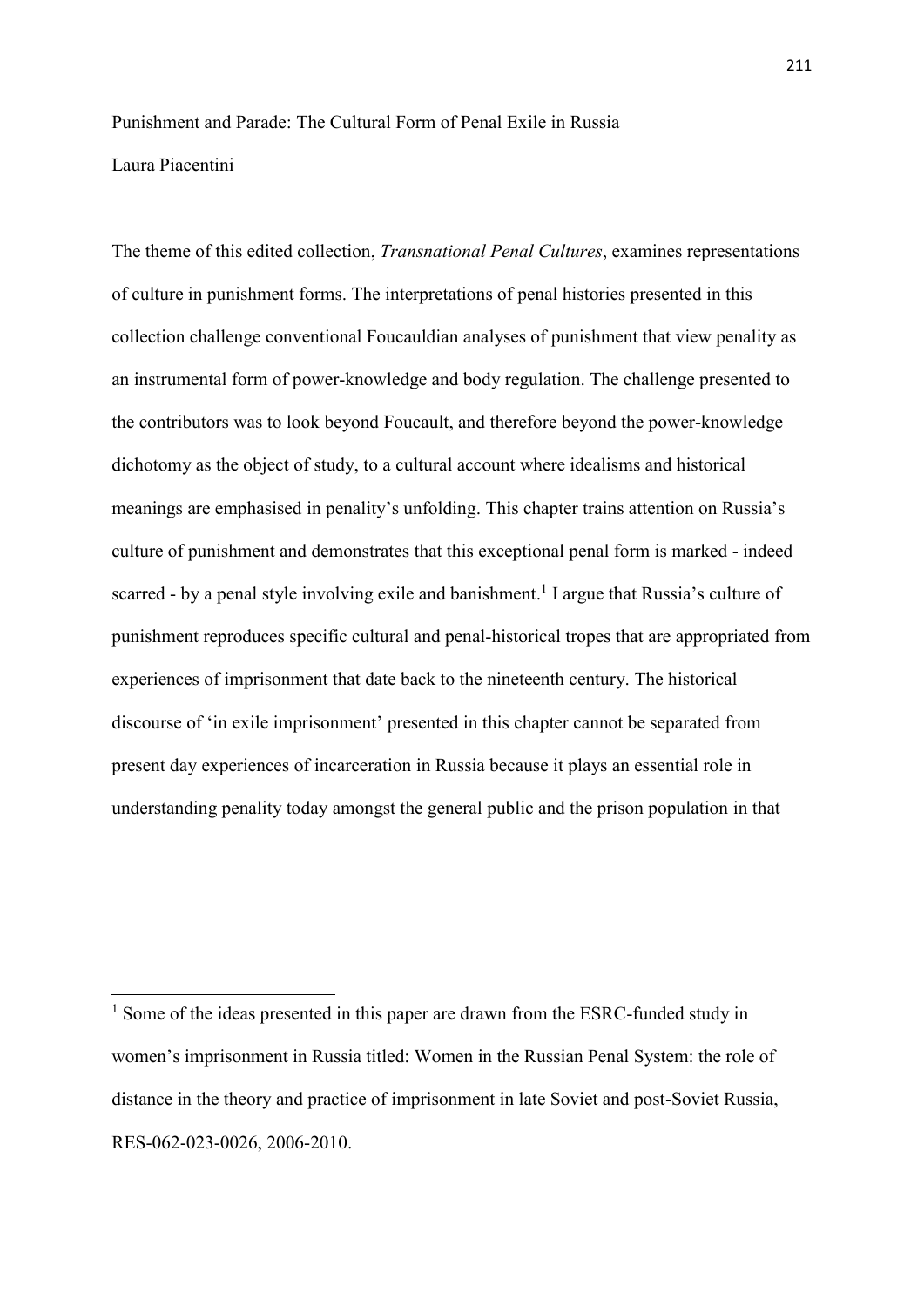country. William Sewell's *cultural schema*<sup>2</sup> will form the basis of the analysis of how in Russia, a distinctive cultural knowledge of punishment (in which exile endures as a punitive response) and a particular action (the use of geographical displacement suggests that penal power continues to migrate from the centre to the margins) makes for a certain kind of 'common sense'. The cultural schema of 'in exile imprisonment' is recognisable to Russians because it allows for a common understanding of the punishment process, however so defined.

This chapter will first introduce what I understand to be a cultural understanding of penality against a Foucauldian account of penal change before presenting a brief history of exile in Russia. I then examine how memory-making in Russia's penal spaces, and the cultural trope of exile, have created, to paraphrase Garland, *penal place, penal purpose* and *penal culture*. <sup>3</sup> A point of note is that I do not set out to endorse a cultural account of punishment over a Foucauldian account. Rather, my argument is that Russian imprisonment has evolved against a cultural panorama of using the geographical peripheries of the Tsarist empire and Soviet and post-Soviet nation-state(s), and an exceptional spatial exclusion, to anchor penal and political power. Moreover, whilst the popular tropes of 'exile' and 'camps' are fashioned from remembering, creating a repertoire of penal narratives and symbolic framing that are familiar, it is also the case that contemporary penality in Russia is highly politicised around what I call a 'moral-nationalism' that sustains these historical narratives.

1

<sup>2</sup> William H. Sewell, "The concept (s) of culture," in V. E. Bonell and C. Hunt (eds) *Beyond the Cultural Turn: New Directions in the Study of Society and Culture* (Berkeley, CA: University of California Press, 1999), 35-61.

<sup>3</sup> David Garland, *Punishment and Modern Society: A Study in Social Theory* (Clarendon Press, Oxford, United Kingdom, 1990), 211.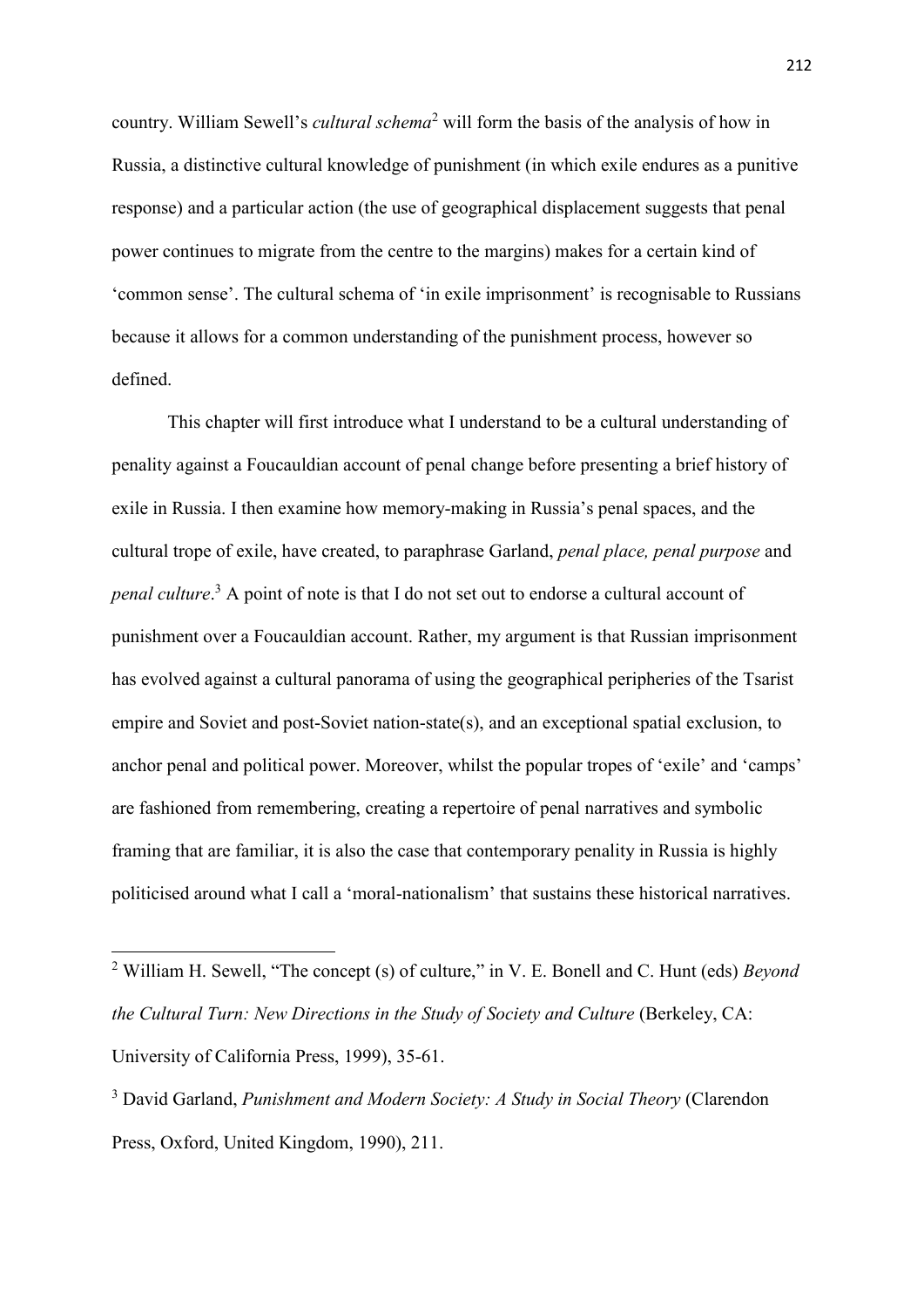As evidenced in the *Pussy Riot*, *Khodorkovsk*y and the *Greenpeace* imprisonment cases, there is currently in Russia a moral and pragmatic discourse circulating in civil society about impropriety, illegality and so-called malevolence that requires the state to exercise removal as an expression of penal power. <sup>4</sup> More seriously then, this chapter seeks to offer a new and more developed theorisation for understanding penality in contemporary Russia that may helpfully move prison sociology forward towards considering two things: first, how all forms of incarceration might be experienced as exile, and second, a renewed sense of understanding how historical discourse shapes the fates of those punished.

## **Punishment and Culture**

1

Foucault's contribution to the study of punishment was immense and in quite fundamental ways he has shaped consensus on how subjects come to be disciplined. It would not be an understatement to say that he has produced a new carceral imaginary; in particular his startling analyses of madness, and the birth of the prison and the clinic have reversed conventional historical understandings and, at the same time, forged new epistemological challenges on how to map power onto knowledge. His legacy on the study of history itself, and on the study of the subjects of power, is profound with notable effects on how prison and punishment have structural counterparts in other forms of social relations. In Foucault's thesis the prison rather than being seen as a remnant of pre-Enlightenment brutality, is part of

<sup>4</sup> Laura Piacentini and Judith Pallot, 'In Exile Imprisonment' in Russia, *The British Journal of Criminology*, 54.1 (2014), 20-37.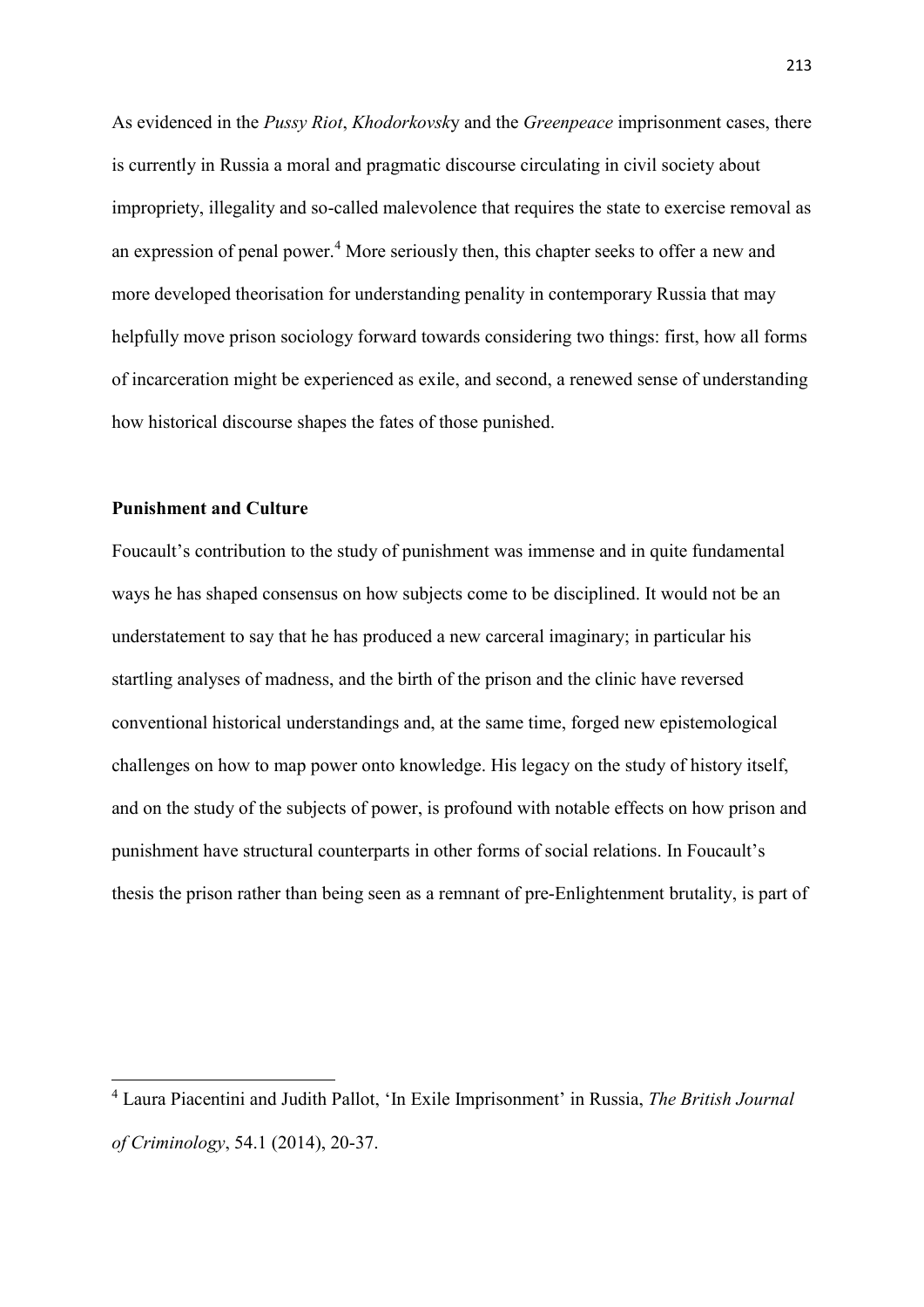a matrix of modern governmental social structures and, therefore, merely reproduces, with a little more emphasis, all the structures that are to be found in the social body. 5 In assembling and interpreting a new social history of punishment, Foucault's reading of history, and how it intersects with the discourse of power, has been met with much opposition. Writing in 1999, Willem Frijhoff argues that historians have responded in the past somewhat uneasily to the historical validity of Foucault's work, casting him at one time as an outcast. This is partly because Foucault challenged historians to introduce the principle of power onto bodies and into hospitals, prisons, clinics, asylums in order to cultivate new constructions of social life and, moreover, a new way of recording history, which had the effect of undermining conventional historical approaches as exclusionary and limiting.<sup>6</sup> Sociologists and philosophers have gone further in their criticisms. Fred Alford points out: "My criticism of Foucault is not new. It has been made by a number of criminologists, who argue that Foucault mistakes the utopian discourse of prison reform for its practice. I repeat the criticism only to emphasize that Foucault is mistaken about more than the details of prison life. He has systematically mistaken an ideology for a practice. This affects not just his view of prison, but of power'.<sup>7</sup> Alford describes Foucault as missing the point insofar as his conceptualisation of the iconic, but not-realised, Panoptican, was not so much about

<sup>5</sup> Michel Foucault, *Discipline and Punish: The Birth of the Prison* (1977; trans. Alan Sheridan, Penguin/Peregrine Books: London, 1979).

**.** 

<sup>6</sup> Willem Frijhoff, "Foucault Reforms by Certeau: Historical Strategies of Discipline and Everyday Tactics of Appropriation," in John Neubauer, ed., *Cultural History After Foucault*, (New York: Walter De. Gruyter, Inc., 1999), 84.

 $7$  C. Fred Alford, "What would it matter if everything Foucault said about prison were wrong? *Discipline and Punish* after twenty years," *Theory and Society* 29.1 (2000), 134.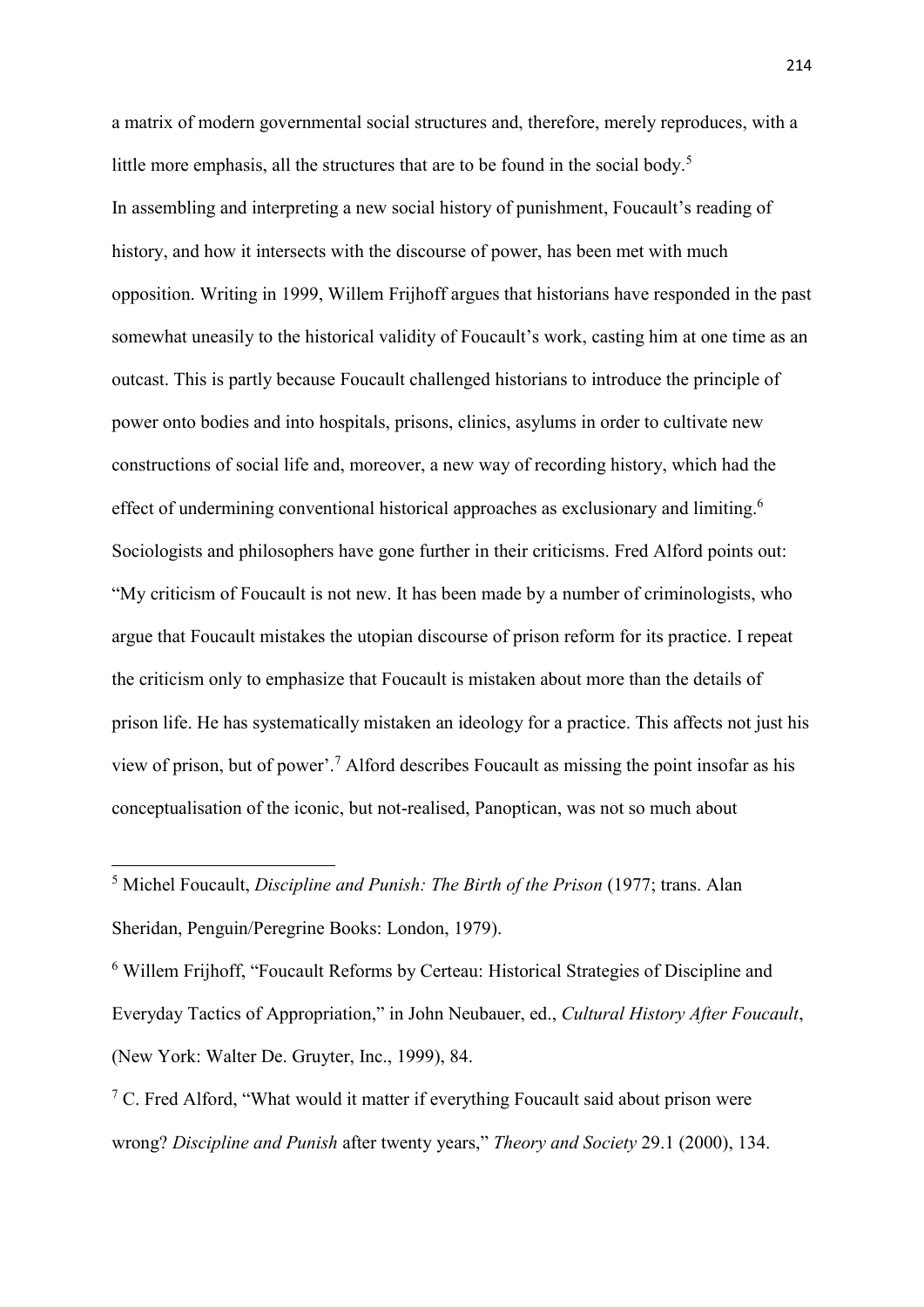discipline or finding big meanings in the smallest of symbols. Rather, the point of punishment in modern societies is to produce, through the form of incarceration, a spectacle or performance. That punishment is about saying rather than doing; about style rather than bureaucratic or instrumentalist tendencies<sup>8</sup> is picked up and given shape by Phillip Smith who in commenting on Foucault's thesis, states: 'There remains no affect or passion, no symbolism and no culturally specified imperatives other than those relating to domination'.<sup>9</sup> In other words, what is missing from Foucault's analysis is punishment's capacity to express culture. Smith's position is 'radically anti-Foucauldian', instead developing a neo-Durkheimian approach to how punishment is styled and discussed in popular culture.<sup>10</sup>

Smith maps out a cultural terrain of punishment as an object of dread, of amusement and of fetishism and, importantly, marked by one important contingency - cultural

8 Ibid.

1

<sup>9</sup> Phillip Smith, *Punishment and Culture* (Chicago and London: The University of Chicago Press, 2008), 11.

 $10$  Ibid., 11-16. The historical-social and cultural development of punishment in Western jurisdictions is also discussed in Dario Melossi and Massimo Pavarini, *The Prison and the Factory: The Origins of the Penitentiary* (London: Macmillan, 1981); David Garland *Punishment and Welfare: A History of Penal Strategies* (Ashgate: Gower Publishing, United Kingdom, 1987)*;* David Downes, *Contrasts in Tolerance: Post-War Penal Policy in the Netherlands and in England and Wales* (Oxford: Oxford University Press, 1993); David Garland, *Punishment and Modern Society*; Michael Tonry, *Punishment and Politics— Evidence and Emulation in the Making of English Penal Policy* (Cullompton: Willan 2004); John Pratt, *Punishment and Civilization: Penal Tolerance and Intolerance in Modern* Society (London: Sage Publications Limited, 2002).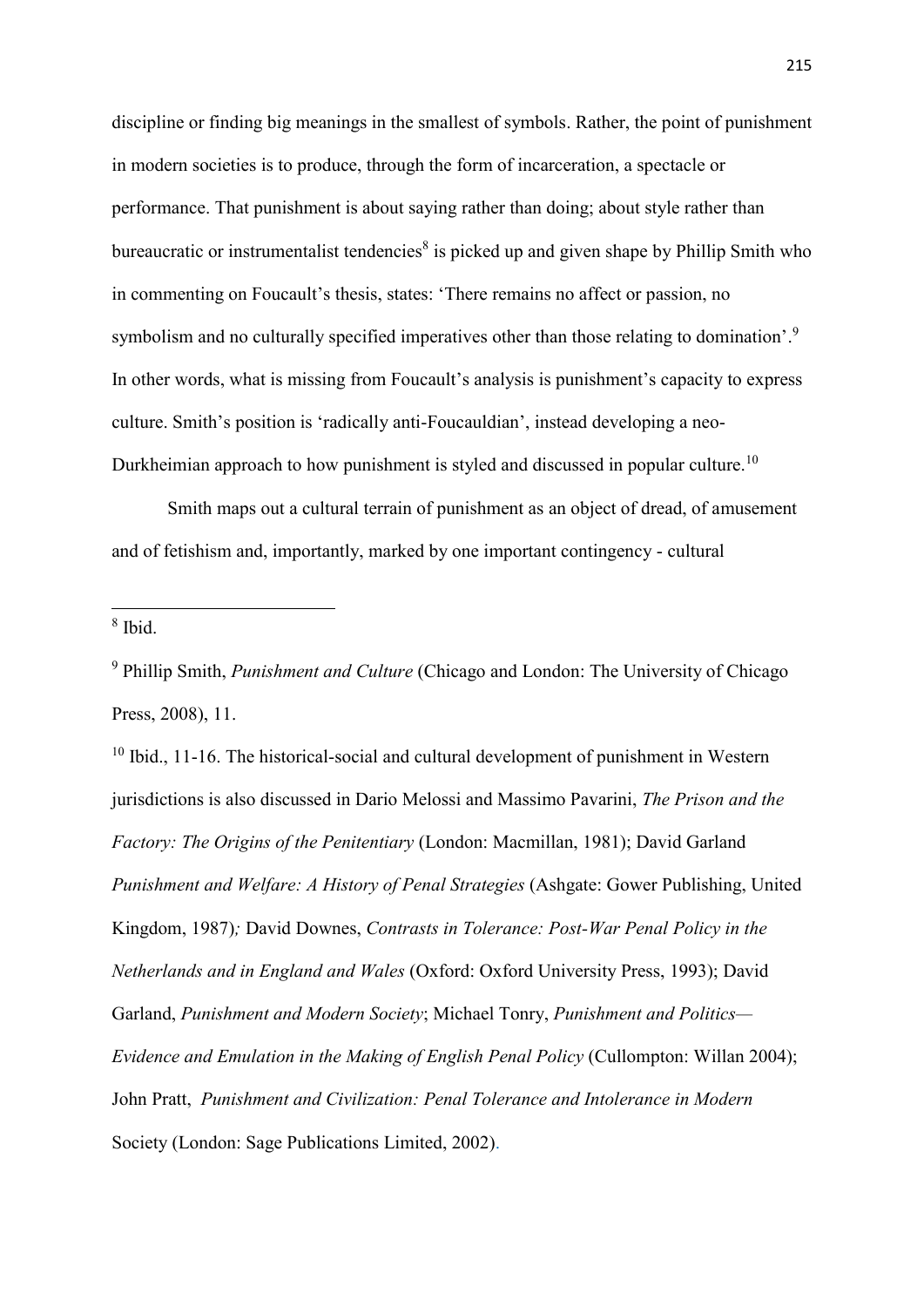accomplishment. This is a significant and fascinating sketch of punishment forms that provides clues as to how state punishment requires ridding society of the polluted in order to re-narrate to civil society how it *accomplishes* crime and civic control and, ultimately, purity. He adds: 'the building of a penitentiary system was generally acclaimed as a sign of progress for humanity.<sup>11</sup> This invites us to explore the role of 'experience' and 'expression' in a framework of punishment in which habits of speech, gestures and feelings come to have influence on punitive activity and its modernisation, so defined. Foucault's modernity is one of classification, regulation, discipline and monitoring. Yet, in his concern with regulation, he overlooks the cultural representations of punishment as meaningful, styled and communicative and a response to sin, taboo, evil and profanity.

Over the last 15 years or so, Phillip Smith, David Garland and John Pratt have each separately analysed, with great depth and quality, the conditions of culture that have produced social meanings in penal spaces. Culture is not only a social product but it is integral to the social. Expressions of culture can be found in the forms punishment takes, from the guillotine, to the electric chair, to the Supermax, and each punishment form has its own symbolic logic and cultural expression. However, it must also be said that where prison sociologists have intended to show how culture can be explained, and hence interpreted, the tendency has been to isolate factors that may be co-variant with some cultural phenomenon.<sup>12</sup> And in this (limiting) understanding of culture - as that which is 'embedded' in penal control - the effect, argues Garland, has been to produce narrow terms for understanding penality. Testing and measuring culture in carceral settings is also fraught with epistemological

<sup>11</sup> Smith, *Punishment and Culture*, 113.

<sup>&</sup>lt;sup>12</sup> David Garland, "A culturalist theory of punishment?," [Book Review of Philip Smith *Punishment and Culture*,. (2008), *Punishment and Society* 11.2 (2009), 259-268.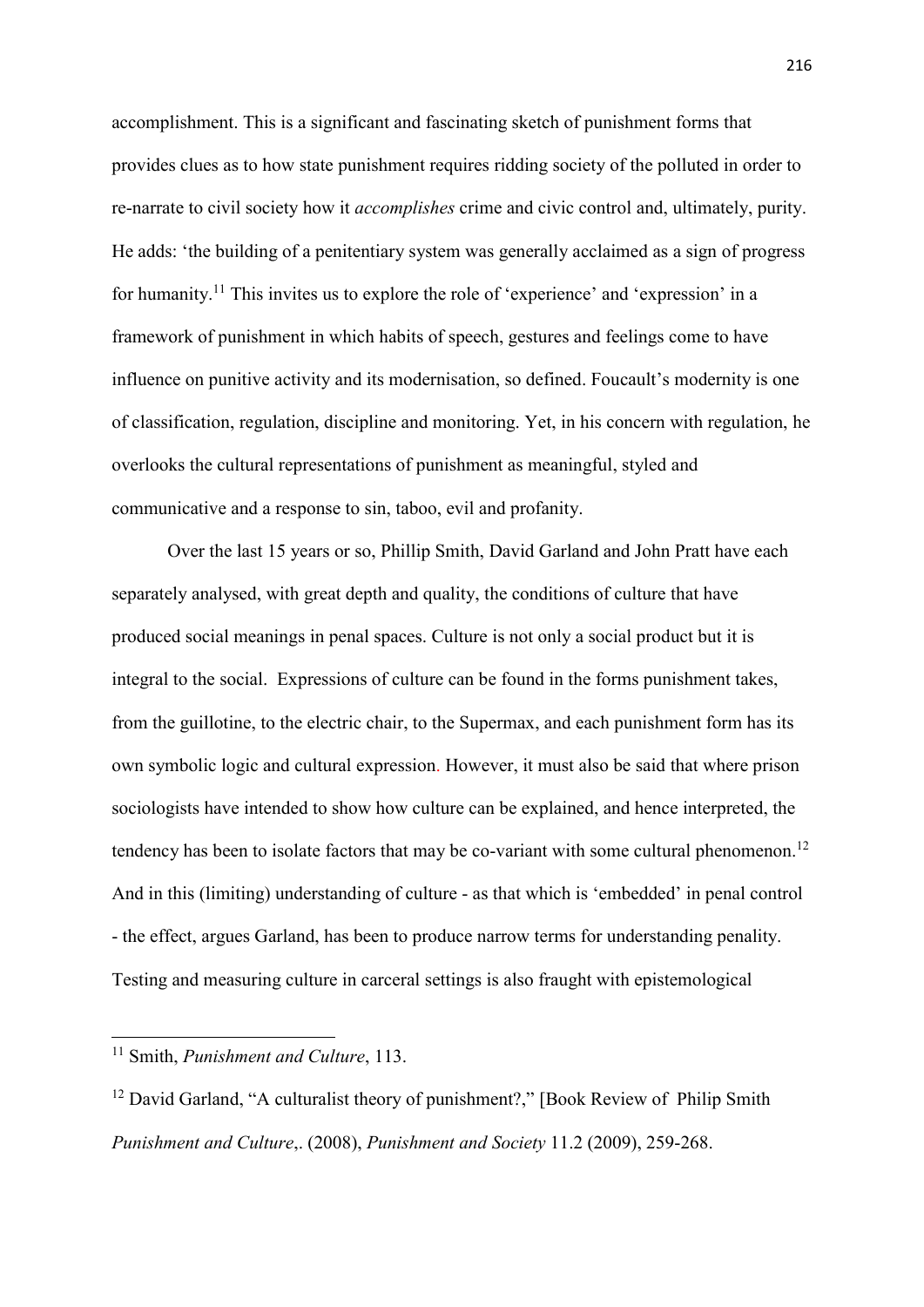difficulties when the theoretical status of culture is considered. As Roger Friedland and John Mohr identify: 'The implication is that the social is the domain of materiality, of hardness, thingness, objects and objectivity'.<sup>13</sup> Indeed, the kinds of intellectual problems that excite sociologists of the prison remain of the type where human relationships and power dynamics unfold in the 'thing' of the prison. A resultant problem then becomes how to utilise empirical work to measure and test for the presence of culture in prisons, where the commanding power of control can be fluid and hidden but also complexly co-terminus with state discipline. Hence, there remains a quite fundamental split, a worrying 'either/or', in prison sociology between the social versus the cultural; as though social things are separate from interpretive cultural artefacts.<sup>14</sup> Consequently, there is still much intellectual work to be done on how, or indeed if, a culturalist account coheres with a Foucauldian power/knowledge theorisation.

The Russian prison case study offers new ways to understand penality and to break down the social versus cultural duopoly dominating prison sociology. As will be shown, a quite profound cultural process is happening when Russia punishes its convicted offenders and sends them to jail. The dense cultural meaning of exile does not stand in *opposition* to penal discipline but instead *combines* discipline with display, punishment with 'parade'. I would describe today's carceral punishment system in Russia as 'in exile imprisonment'. In Sewell's path-breaking thesis on culture and structure, this real cultural value and commonsense need are referred to as *cultural schema*, which can be understood as an analytical set of conventions present in a variety of institutions, spheres and discourses. Cultural schema are

**<sup>.</sup>** <sup>13</sup> Roger Friedland and John Mohr, "The cultural turn in American Sociology," in Roger Friedland and John Mohr, eds., *Matters of Culture*: *Cultural Sociology in practice,* 

<sup>(</sup>Cambridge: Cambridge University Press, 2004), 6.

<sup>&</sup>lt;sup>14</sup> Garland, "A culturalist theory," 262.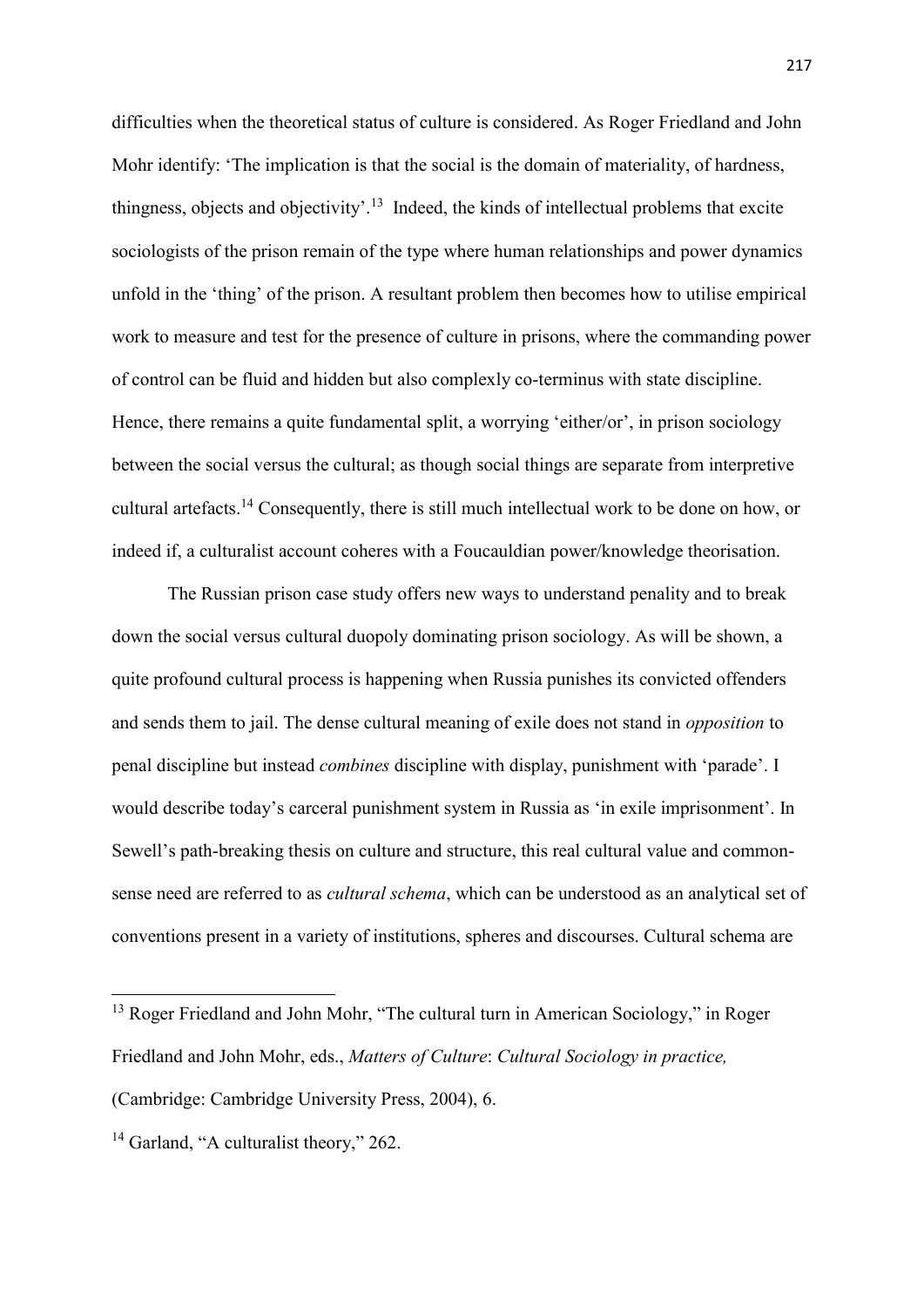things we take for granted and are relatively unconscious.<sup>15</sup> Sonya Rose suggests, 'This formulation while appealing, because it seems to suggest that particular cultural forms endure because they are deep, in the end relies on circular reasoning. If a cultural form or practice endures, it is deep. It is deep because it is part of common sense and it is pervasive. It is part of common sense and pervasive because it is structured in a particular way'.<sup>16</sup>

It is helpful to consider punishment in Russia as a cultural schema that uncovers a mentality and a wider belief system embodying two aspects of Russia-Soviet culture. First, 'in exile imprisonment' exists in *common sense* in the minds of Russian prisoners and the Russian publics at large. To internal appearances (at least) it is a straightforward response to crime. Second, it is *real* in the history of punishment because penal exile existed in the world of resource development (to populate Russia's far off lands). The ways in which culture has been presented, indeed paraded, in Russian penal spaces throughout history is explored in the next part of this chapter, while part 3 seeks to analyse and reflect on memory-making through the cultural schema of exile.

## **A brief history of Exile in Russian penal culture**

A full appraisal of exile in Russia is beyond the scope of this chapter but suffice it to say that it is a historical postulate that the cycles of purge, exile and confinement that occurred throughout Russian-Soviet history have constituted major challenges to advancing a fuller

1

<sup>&</sup>lt;sup>15</sup> Sewell, "The concept (s) of culture," 35-61.

<sup>16</sup> Sonya O. Rose, "Cultural Analysis and Moral Discourse: Episodes, Continuities and Transformation's", in V. E. Bonnell and C. Hunt (eds) *Beyond the Cultural Turn: New Directions in the Study of Society and Culture* (University of California Press, Berkeley and Los Angeles, California, 1999), 226.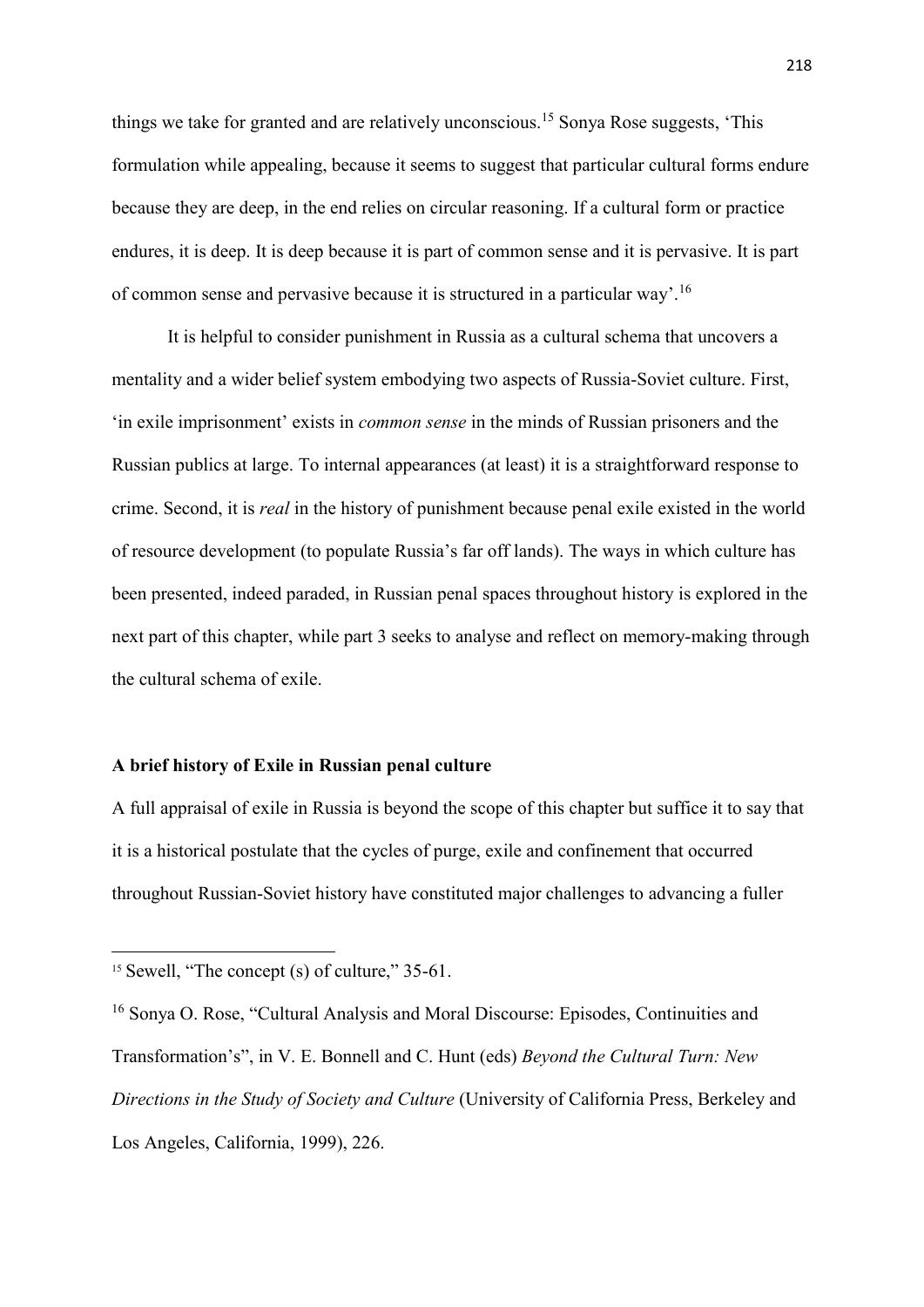account of penal development up to the present day. It comes as no surprise, therefore, that criminologists and prison sociologists working in the field of Russian incarceration are few. Moreover, it remains the case that whilst social historians and area studies specialists are now reconstructing prison scholarship to include in their analysis careful attention to values, sentiments and norms, the analysis does not incorporate a discussion of punishment in Russia as either a cultural artefact or a cultural form, embodying a sensibility that is quite exceptional in the history of penal systems.<sup>17</sup> To better understand the cultural schema of Russian prisons requires a careful understanding of how Russia comes to terms with its past, how the country internalises transformation and how things are remembered. In other words, how culture is defined and, hence, expressed. In its configuration, ideology, rules and laws, the traces of the past were targeted to move the penal system into a modern (if Western) form.<sup>18</sup> Yet, whilst there was reform of all the parts of the criminal justice apparatus from around 1991, certain traces or echoes were left behind, namely, the practice of 'in exile imprisonment'. The carceral punishment form of exile is not presented here solely as a legal response. Instead, it continues to produce a specific set of historical, *disciplinary mythologies and meanings* about penal ideology in twenty-first century Russia.

 $\overline{\phantom{a}}$ 

<sup>17</sup> See, for example, Steven A. Barnes*, Death and Redemption: The Gulag and the Shaping of Soviet Society* (Princeton: Princeton University Press, 2011) and Daniel Beer, "Decembrists, Rebels and Martyrs in Siberian Exile: The "Zerentui Conspiracy" of 1828 and the Fashioning of a Revolutionary Genealogy", *Slavic Review*, 72.3 (2013), 528-51.

<sup>18</sup> See Bill Bowring and Valeriy Savitsky, (eds.) *Prava Cheloveka i Sude bniy Kontrol [Human Rights and Judicial Review]*, (Moscow, Human Rights Publishers, 1996), and Laura Piacentini, *Surviving Russian prisons: Punishment, Economy and Politics in Transition* (Cullompton: Willan Publishing Ltd, 2004).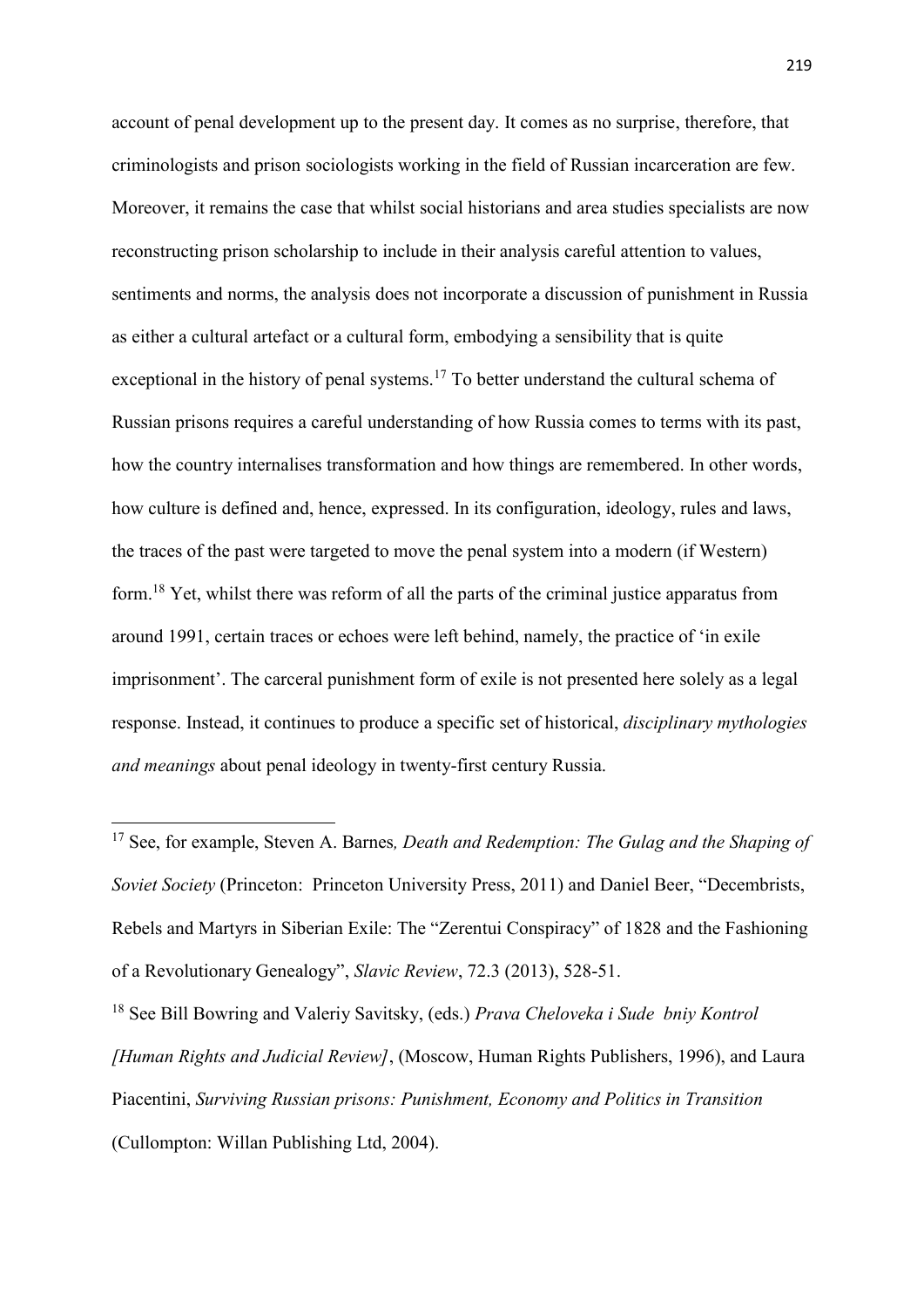Prisoner exile has been used in Russia since the  $16<sup>th</sup>$  century.<sup>19</sup> In the period up to the early 18th Century, expulsion - exile (*ssylka)* and banishment (*izganie)* - were not so much punishments in and of themselves but the consequences of punishment, since the political and religious dissidents and criminals to which they were applied had already been tortured, mutilated and interned and subjected to 'civil death'. <sup>20</sup> Administrative changes meant that exile powers were granted to serf owners and village and civilian authorities in the mideighteenth century and over the 90-year period from 1807 to 1917 nearly one-and-a-half million subjects were forcibly removed to Siberia.<sup>21</sup> The significance of this period is the normalisation of exiling large numbers of Russian citizens. Not all of these exiles were criminals and according to Gentes' study of vagabond culture and exile, most 'were simply unwilling to engage in farming and therefore resorted to begging, prostitution and petty thievery to survive'. <sup>22</sup> The exile of vagrants, *brodiagi,* accounted for the highest cohort of

<sup>19</sup> See Beer, "Decembrists, Rebels, and Martyrs", as above; Andrew A. Gentes, "Katorga: penal Labour and Tsarist Russia", in *The Siberian Saga: A History of Russia's Wild East*, ed. Eva-Maria Stolberg (Peter Lang, Oxford, 2005); Andrew A. Gentes, "Vagabond and the Tsarist Siberian exile system: power and resistance in the penal landscape system" *Central Asia Quarterly* 30, 3-4, (September-December 2011): 407-421; Solzhenitsyn 1976 – need full refs or short titles and page nos if appropriate

<sup>20</sup> See Piacentini and Pallot, *'In Exile Imprisonment' in Russia*.

<sup>&</sup>lt;sup>21</sup> Gentes, "Vagabond and the Tsarist Siberian exile system,"  $407-421$ 

<sup>&</sup>lt;sup>22</sup> Ibid., 407. Gentes' outlines how Russian vagrancy laws, like those in Western Europe and the United States, were sufficiently opaque to enable the persecution of a range of individuals who did not meet the strict criteria of homeless or deviant. The *brodiagi* – the vagrants -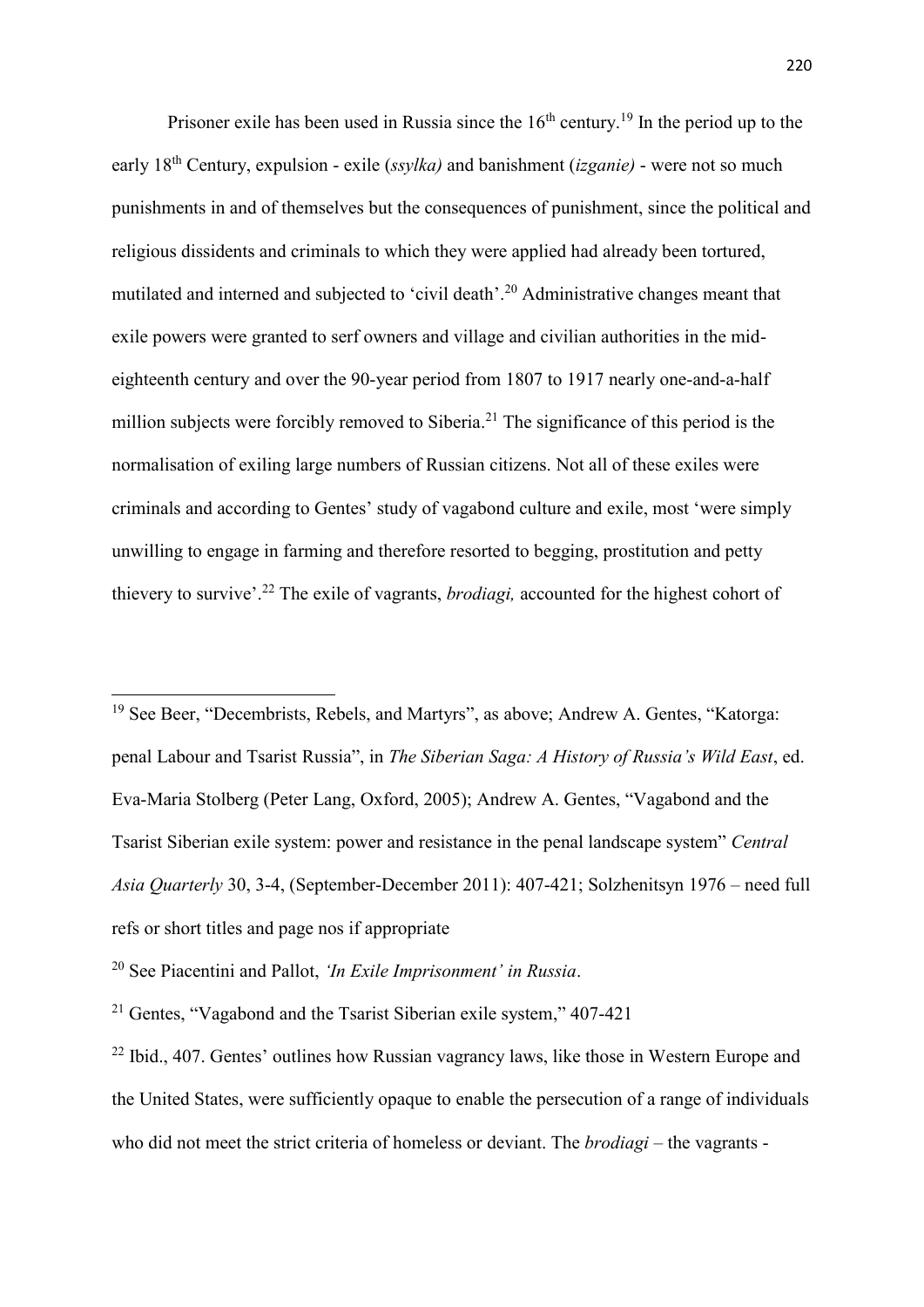exiles between the years 1827-1846 (30.4%), although this number dropped after Serf emancipation at the end of the Crimean War.<sup>23</sup> The vastness of Siberia as a sparsely populated but fertile land was a discourse that ran through Russian culture centuries earlier. In effect, Russia came to possess a penal colony in the form of Siberia – the country's Far East – and it is notable that this development occurred at the same time as Western Europe and the United States were acting to eradicate vagrancy through other disciplinary mechanisms including prisons. This is significant because it is the period that marks the moment when a line can be drawn to distinguish between what we now refer to as Western penality and Eastern European penality. Russia was colonizing itself through exile and forced labour whilst Western Europe was considering using confinement with restraint.

The various categories of exile created a ladder of punishments that were applied inconsistently in Tsarist Russia due to a lack of sentencing guidelines, and which contributed, in part, to a later characterisation of exile as 'unreasonable and an anomaly'. <sup>24</sup> The *brogdiagi*  were not alone in this exile persecution. The exile of the Decembrists (army officers who revolted against the Tsarist regime in the nineteenth century and who were sent to Siberia for 'exile- resettlement') in the early  $19<sup>th</sup>$  century was also an iconic example of exile. Some Decembrists were imprisoned as well as exiled and once *katorga* (penal servitude/labour) was introduced, exiles were imprisoned. We see here Russia moving, in part, towards Western penal methods such as imprisonment. The Decembrist uprising illustrates how, through exile, the state responded to challenges to its sovereign power, and the role of the autocrat in

would be assigned to public works and labour when previously, they would have been assigned to military service?

<sup>23</sup> Gentes, "Vagabondage and the Tsarist Siberian exile system," 409.

 $^{24}$  Ibid., 411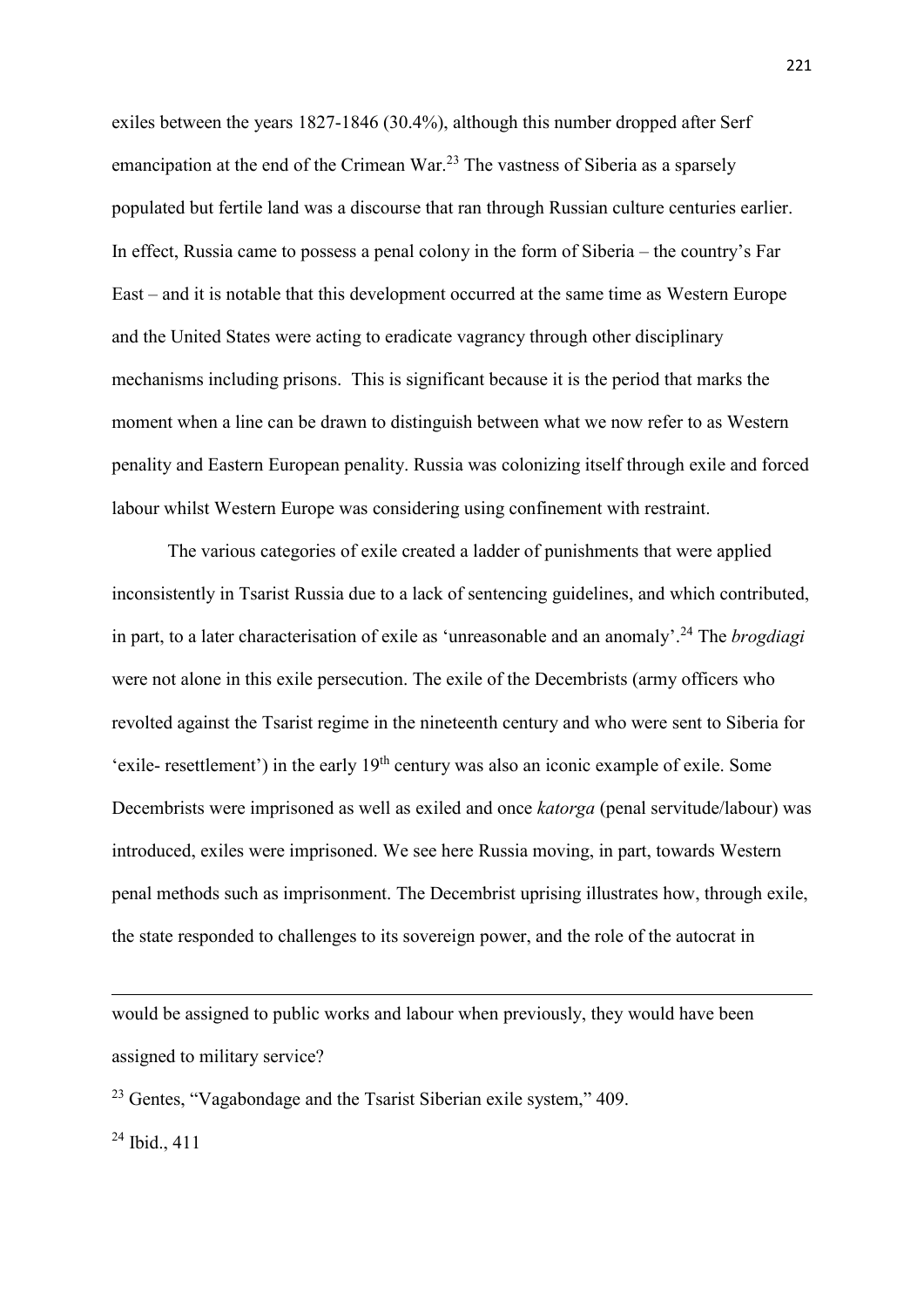promoting an extreme punitive response. In Tsarist Russia it was the aristocratic elite who faced expulsion and who brought with them to Siberia reform plans and a commonly-held rights discourse. Hence, libraries, schools, hospitals and settlements, alongside hard labour, came to be established as a consequence of exile. Families joined the exiled Decembrists and their introduction of innovative agricultural techniques to Siberia earned them an iconic status that was shared by the wives of the exiled (the *Dekrabistki)*. Today in Russia the archetypal good wife model is still the *Dekrabistki*.<sup>25</sup> It would appear that by the late 19<sup>th</sup> century, a cultural practice of follow-the-exile had been established. Exile volunteers, the *dobrovol'nye* were the wives and families who 'voluntarily' followed their male convict relatives into exile. 26

Furthermore, exile as a state response to so-called malevolence also produced additional complex responses from resistance to engagement, thus creating a kind of cultural spectacle of othering and an embedded social and penal response to criminality. In a fascinating ethnographic analysis of the pseudonyms used by exiles in the late nineteenth century, Sergei V. Maksimov claimed that exiles would adopt boastful names reflecting the Siberian landscape such as *Dubrovin* (Oak), *Brilliantov* (Gemstone) *Sokolov* (Falcon) and *Koronev* (Root). <sup>27</sup> Deeply institutionalised through this punishment form in one sense, the

<sup>25</sup> See David Saunders, *Russia in the Age of Reaction and Reform, 1801–1881* (Routledge: Longman Publishing, 1992); Piacentini and Pallot '*In Exile Imprisonment' in Russia*, 30-33. <sup>26</sup> Gentes, "Vagabondage and the Tsarist Siberian exile system," 423.

<sup>27</sup> Maksimov cited in Vladimir Doroshevich, *Russia's penal colony in the Far East: a Translation of Vlad Doroshevich's 'Sakhalin'* (Trans. Andrew A. Gentes, New York: Anthem Press, 2009), 446.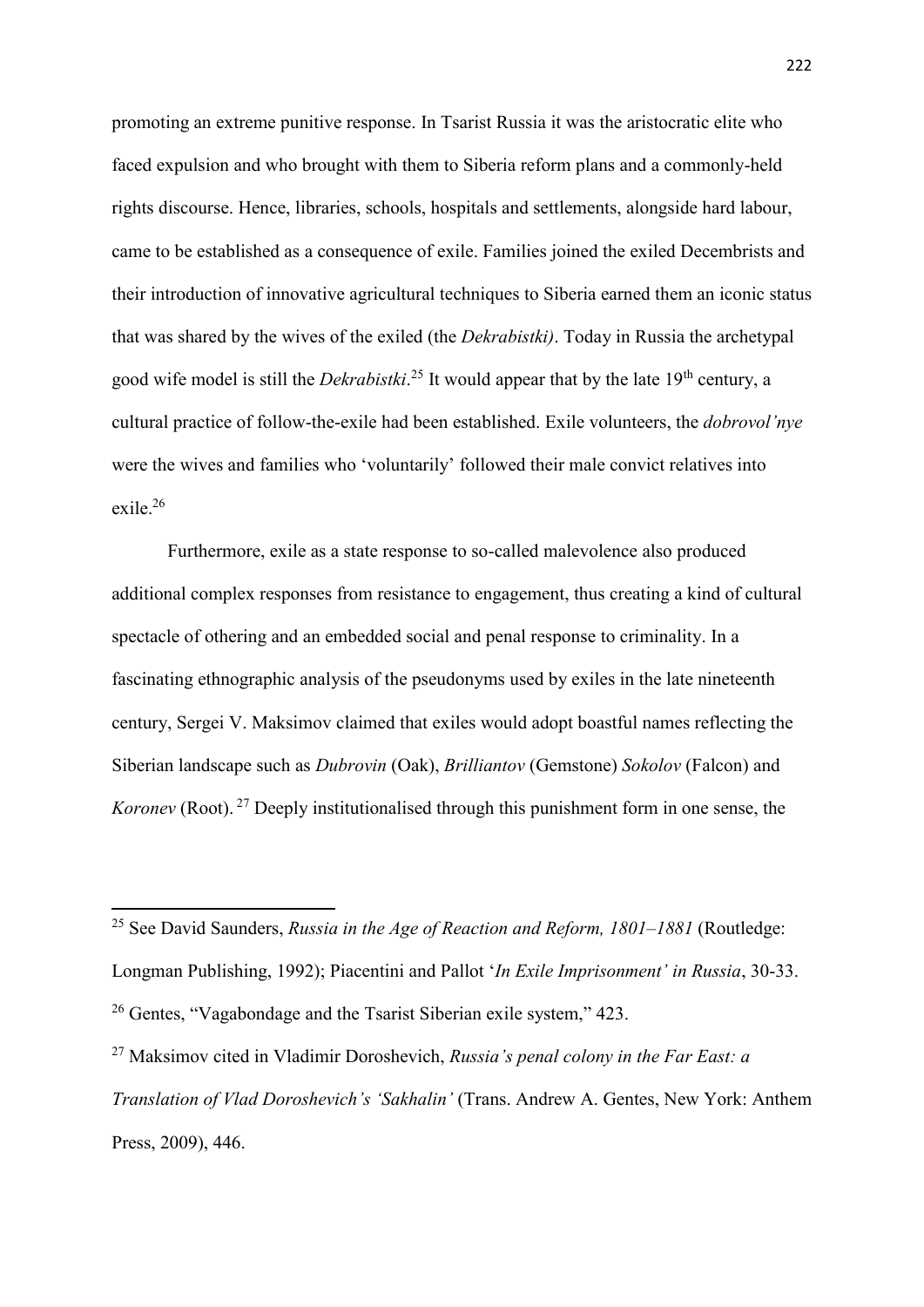exile system can be simultaneously understood here as being almost culturally romantic and profound.

The Soviet era marked a turning point in Russia's penal culture. Cleansing the metropolitan centres of 'undesirable elements' was intended to assist the early Soviet regime in mobilising its power, funnelling resources to Siberia, and promoting cultural expansion of the Soviet utopia. Exile *as* punishment was used most notoriously in the mass deportations for the whole period from 1930 to Stalin's death in May 1953, including the deportation of kulaks during the collectivization drive, the 'mass operations' in 1937-38, and the deportation of ethnic groups and 'criminals' in the 1930s and 1940s.<sup>28</sup> In Tsarist Russia, penal exile occurred primarily as a by-product of a badly administered and chaotic penal system, but in Soviet Russia exile was a mainstream - indeed primary - mode of punishment. The distinction between exile and imprisonment in the USSR also flows through Solzhenitsyn's *Gulag Archipelago*; the introduction of *katorga*, for Solzhenitsyn, degraded the Imperial Russian system of exile. The best of the recent scholarship has gone a long way toward deconstructing the boundary between exile and imprisonment. We now understand that camp inmates who earned non-convoy status could spend long periods outside the confines of the camp, whilst the degree of power-and-control exercised over their lives meant exiles shared many of the experiences of the camps.<sup>31</sup> In his analysis of the Gulag in Kazakhstan, Steven Barnes treats

<sup>28</sup> Andrew A. Gentes, "Katorga: penal Labour and Tsarist Russia", in *The Siberian Saga: A History of Russia's Wild East*, ed. Eva-Maria Stolberg (Oxford: Peter Lang, 2005), Beer, "Decembrists, Revels and Martyrs,"528-51.

<sup>31</sup> For an excellent review of research on special settlements, see O. Klimkova, *Special Settlements in Soviet Russia in the 1930s-50s*, *Kritika*, 8/1 (2007): 105-139. For a discussion of non-convoy prisoners, see W. T. Bell, 'Was the gulag an archipelago? An examination of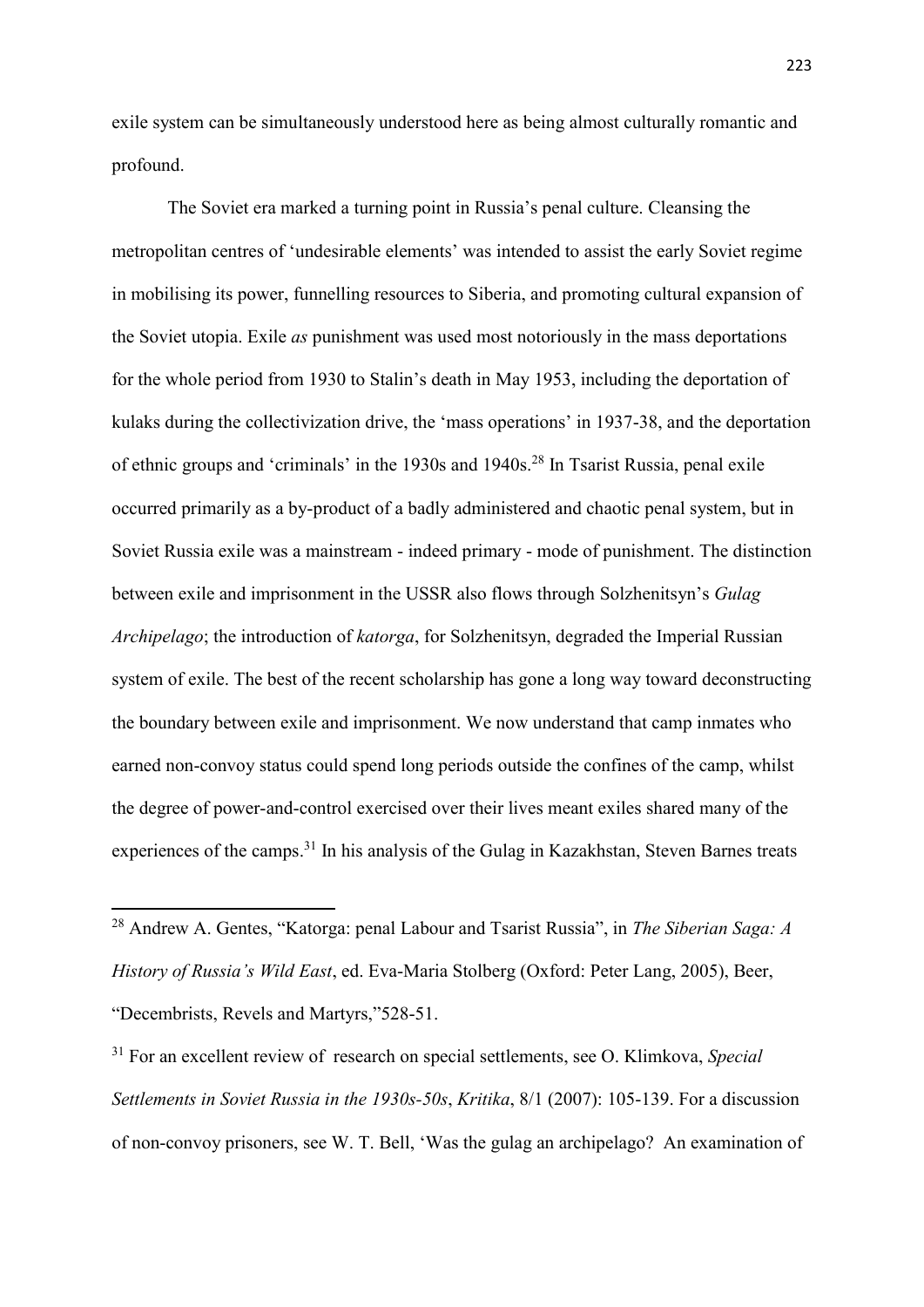camps, colonies, prisons and internal exile as a single punishment system, whilst for Kate Brown evidence in gulag histories of the merging of camps and special settlements reinforces her view of the USSR as made up of a spectrum of incarcerated space.<sup>32</sup> All these works make clear that the treatment of people expelled to the peripheries did not necessarily map neatly onto their legal status, and vice versa.

By the 1950s, exile had become normalised as a legal category of imprisonment. When fused with the mythic landscape of Russia, particularly during Stalinism, it was revealed as iconic and dominant. According to Gentes (2011) embodying the exile experience is the modification of the self into new places. Yet, there is staticity in exile in that once the destination is reached the prospect of return seems overwhelming and improbable. Exile, is, therefore, a liminal space of leaving and becoming. Or more precisely, 'in exile imprisonment' marks a rebirth of one's identity as s/he develops a sense of connectedness to a new land following fluid, fractured and frail coerced mobilisation. As a cultural schema, 'in exile imprisonment' articulates the boundaries of tolerance of deviancy and produces an exceptional cultural memory ingrained in the national psyche. In Gulag testimonies, there are thick descriptions of 'night blindness' in prison ships, and how the 'purplish hills' called to

de-convoyed prisoners in Western Siberia', Paper presented at the Conference on the History and Legacy of the Gulag, Harvard University, 2–5 November 2006.

**.** 

<sup>32</sup> Steven A. Barnes*, Death and Redemption: The Gulag and the Shaping of Soviet Society* (Princeton: Princeton University Press, 2011); Kate Brown, "Out of solitary confinement: history of the gulag", *Kritika*, 8/1 (2007): 67-103. Nick Baron also emphasises the gulag's spatiality in his exploration of the gulag, see Nick Baron, *Soviet Karelia* (New York: Routledge, 2007).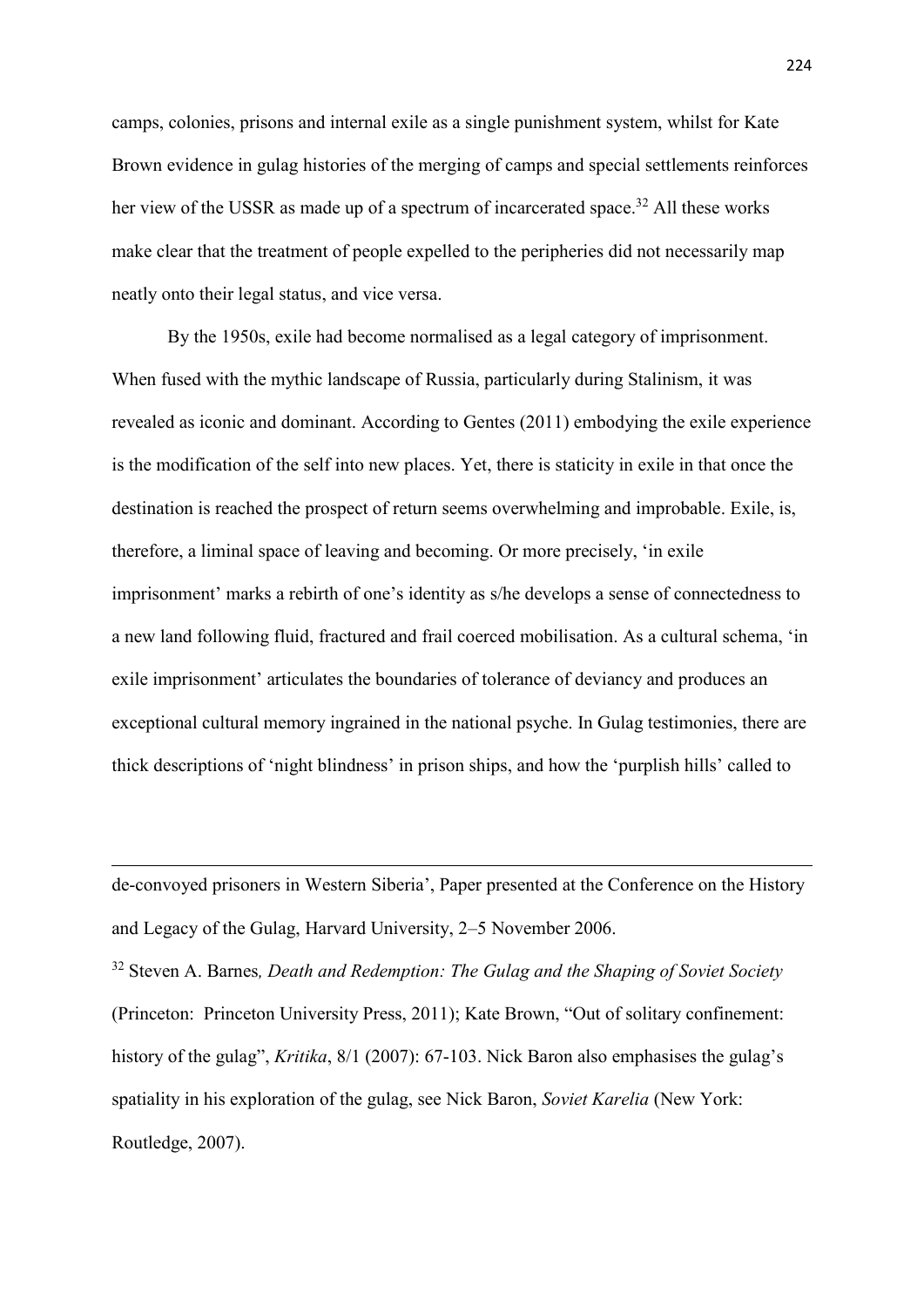mind the giant roofless prison of penal exile.<sup>29</sup> Soviet dissidents' from the 1980s talk about exile across Russia as 'moving with the breeze', the 'brilliance of the stars' seen through transportation to colonies and re-creating traffic noises in their heads to make associations with home. Solzhenitsyn writes of how he came to loathe forests.<sup>30</sup>

As exile became one of the main repertoires of penal discipline in Russia, so too is it the case that the place of exile becomes an environment of torment and we see this in today's testimonials from women prisoners, which are discussed towards the end of the chapter. Coupled with resource development, which was insistently pursued in the criminal justice sphere, 'in exile imprisonment' was not only a particular style of punishment, but also, a particular style of *moral-nationalism*. Criminals were wreckers and contaminators of the Soviet utopia. If imprisonment served the purpose of political correction, ultimately ideological perfection would follow. Penality, therefore, did not solely function to promote discipline. In expanding the ideological parameters of what constituted criminality, the regime could create the capacity for resource expansion and economic development by exiling so-called criminals to the frontiers not yet reached. The evolution and trajectory of penal norms was cyclical but the framework remained the same: exile linked to a particular theory of the social and geographical structure of Russia and, therefore, social change that linked cultural ideals to penal institutional development in a sometimes systematic way and placed, at the centre, a very distinctive tradition of social thought that was sometimes Tsarist, sometimes Marxist and later Stalinist. Gentes posits that in perpetuating the Tsarist penal exile system, '[the] Bolsheviks merely perfected the teachings of their predecessors for their

<sup>29</sup> Nataliya Ginzburg, *Into the Whirlwind* (Harcourt: San Diego, California, 1967).

<sup>30</sup> Aleksandr Solzhenitsyn, *The Gulag Archipelago, 1918-1956: An Experiment in Literary Investigation*, *Vols I-III* (Glasgow: Harvill Collins, 1974).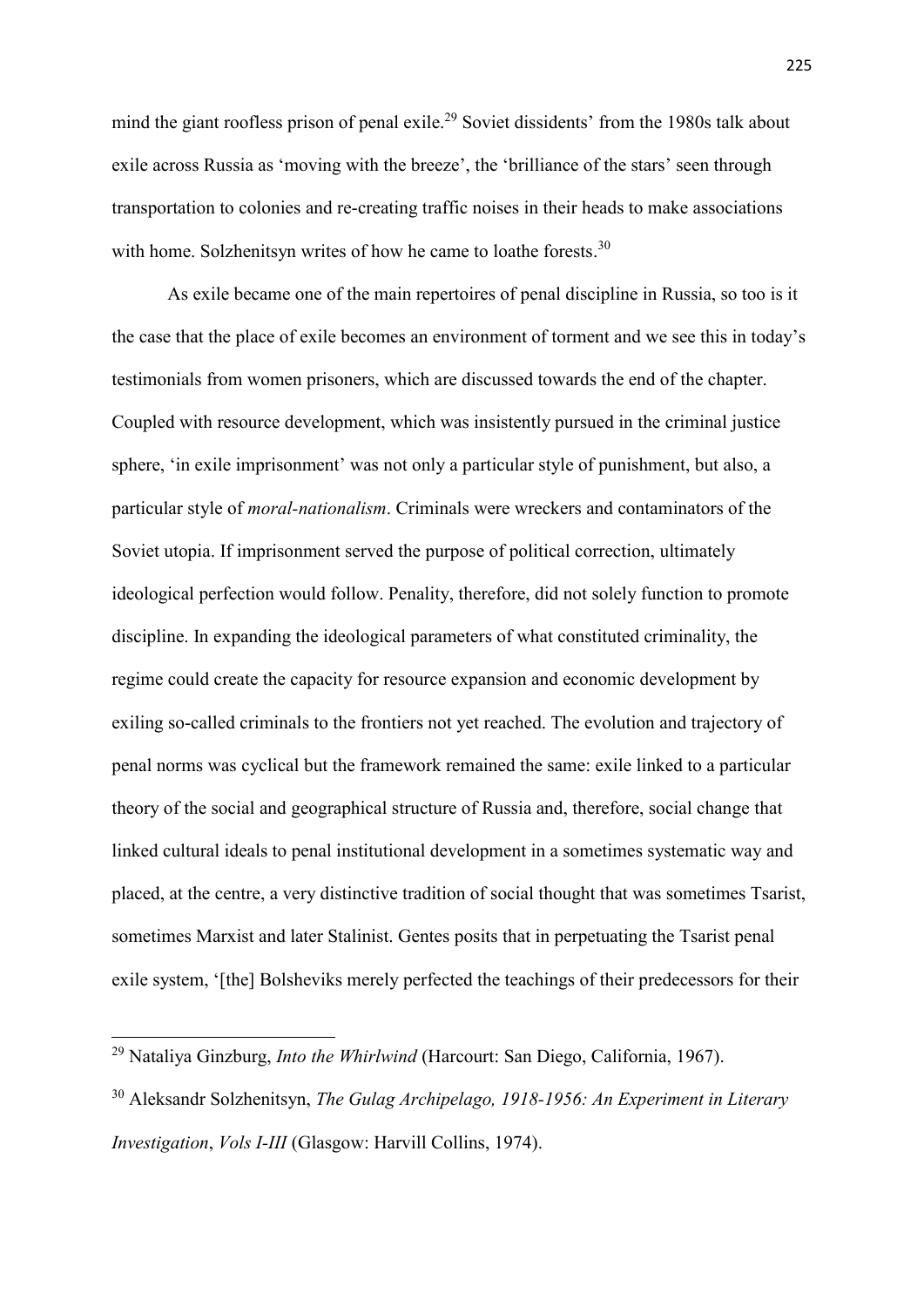own ends. Contemporary Russia's treatment of its convicts suggests the lingering influence of this ancient and destructive catechism'.<sup>31</sup> Thus, through metaphors of territorial border and periphery, a prisoner's identity, as an offender of Soviet ideals, came to be formed as they were absorbed fully into new sites and lands.<sup>32</sup>

'In exile imprisonment' became embedded in the conventional penal apparatus that remained after the dismantling of the Gulag despite periods of reform such as under Nikita Khrushchev.<sup>33</sup> Prisoners in Russia lived and worked (and indeed many died) under a giant universe of ideas about culture, crime and political expansion so that by the 1980s rehabilitation (political correction) and repression co-existed as the inevitable outcomes of Russia's culture of punishment. Exile was another cultural category that ran through all of Soviet-Russian life in its entirety.<sup>34</sup> So in the 1930s, we see the criminologist F. P. Miliutin

1

<sup>32</sup> See Edith W. Clowes, *Russia on the Edge: Imagined Geographies and Post-Soviet Identity*  (Ithaca and London: Cornell University Press, 2011).

<sup>33</sup> Miriam Dobson, *Khrushchev's Cold Summer: Gulag Returnees, Crime, and the Fate of Reform after Stalin* (Ithaca and London: Cornell University Press, 2009); Jeffrey S. Hardy, "A camp is not a resort: The campaign against privileges in the Soviet Gulag", *Kritika,* 13/1 (2012): 89-122.

<sup>34</sup> One of the more celebrated exiles was Nobel Prize winner, Andrei Sakharov, who was sent into internal exile in Gorky, 250 miles East of Moscow, for his opposition to the Soviet invasion of Afghanistan. Another exile, but this time abroad, was Alexander Solzhenitsyn, expelled from the USSR in 1974. Apart from such high profile political oppositionists, criminal offenders could be excluded from major cities after their release or debarred from large metropolitan centres as punishment.

<sup>31</sup> Gentes, *The Siberian Saga,* 84.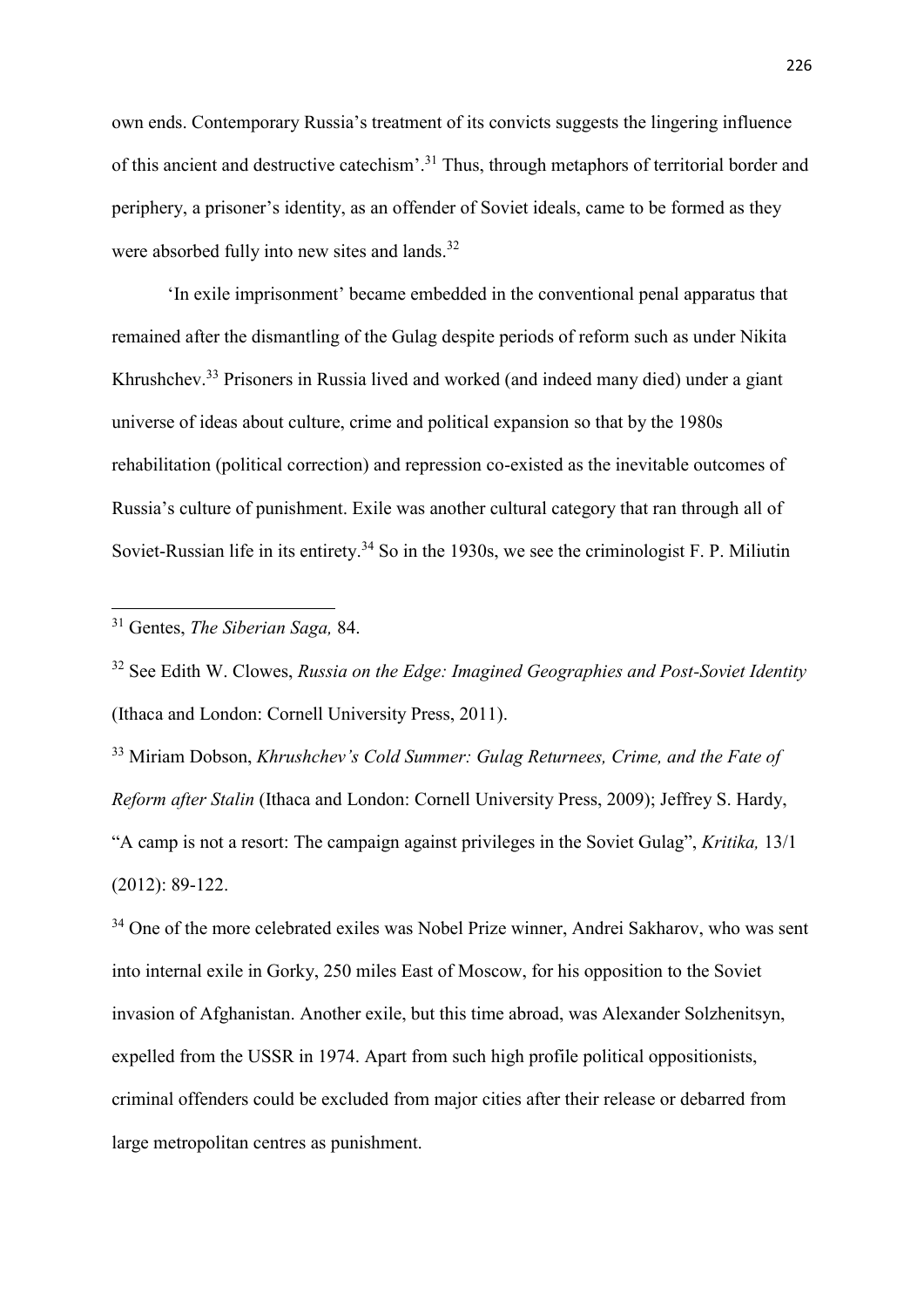establish the principle that serious offenders should not be confined in the 'home provinces' or those with a clement climate, but should be shipped East where the climate itself 'will assist in hastening re-education'.<sup>35</sup> This principle was reasserted in 1961 when strict regime colonies were statutorily required to be located far from population centres. <sup>36</sup> And the same is true today with the exemption of prisoners sentenced to special and strict regimes colonies (and of women also) from the provision in the criminal correction code that convicted offenders should be imprisoned in their own region (*oblast*). 37 By the 1990s, prisoners were still corralled onto trains and prison trucks (*avotzeki)* so that once exiled, they became the relentless symbols of how the 'imprisoned body' generated more socialism, more economic advancements through forced labour, better alignment to culture, stronger political allegiance - all of which contributed to a cultural, political and economic utopia.<sup>38</sup>

In summary, Russia has used an elaborate and complex system of exile for centuries to create a unique and exceptional penal landscape that extended across the country. Exile of prisoners in Russia had a communicative power, and was folded into a structural design that ensured that the Soviet regime's message was unequivocal: that at the centre of the Soviet Union's ideology was an? incontestable collective conscience and national identity. From urban centres, to the peripheries, regardless of climate and extremity, the regime created penal place, penal culture and penal purpose.

<sup>35</sup> See Piacentini and Pallot *'In Exile Imprisonment' in Russia,* 28.

<sup>&</sup>lt;sup>36</sup> Jeffrey S. Hardy, "The Camp is not a Resort"– The (re)imposition of Order in the Soviet Gulag', 1957-1961, *Kritika: Explorations in Russian and Eurasian History* – is this a different article from the one above?

<sup>&</sup>lt;sup>37</sup> Piacentini and Pallot, 2014.

<sup>38</sup> See Barnes*, Death and Redemption*.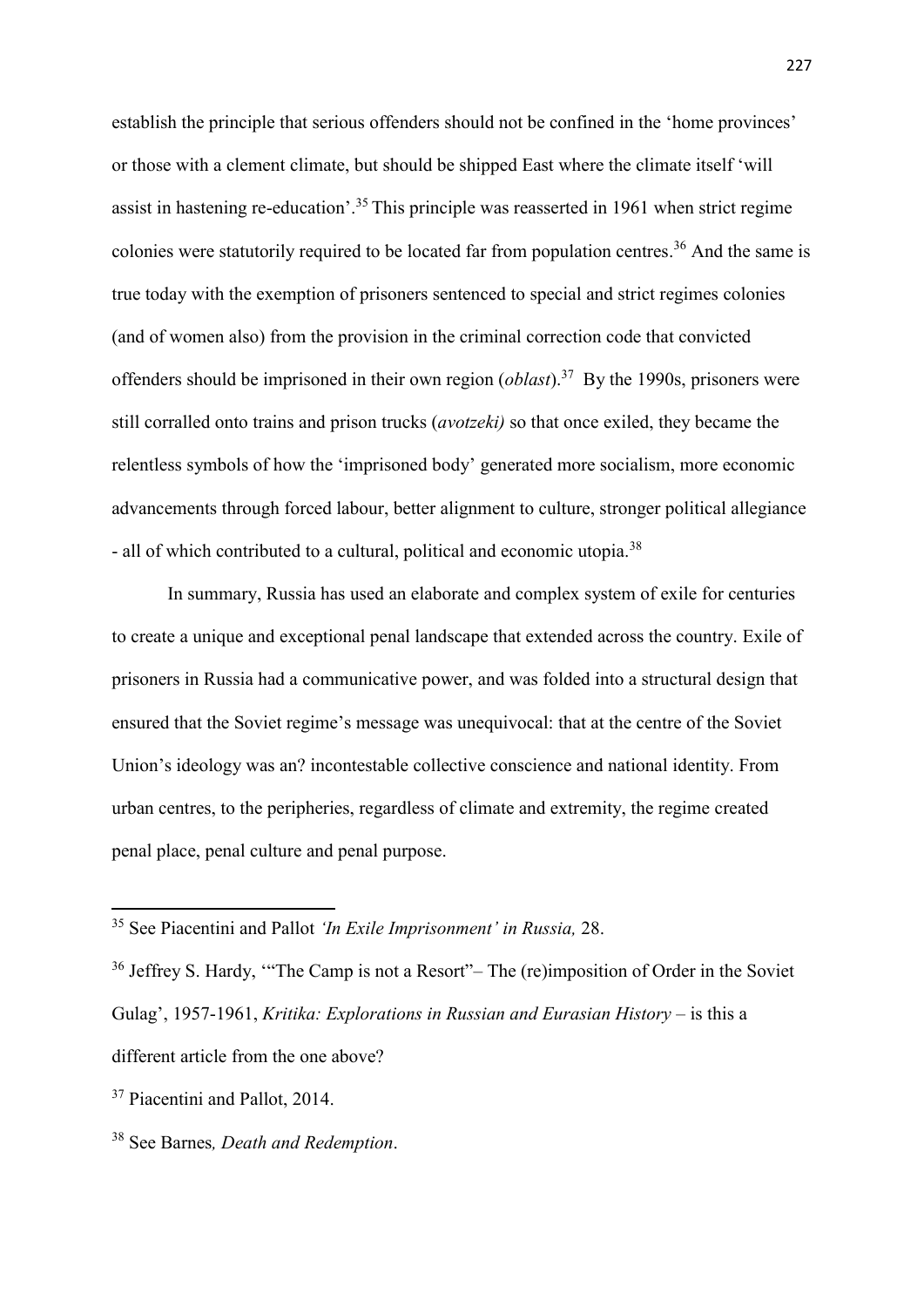## *Exile today*

1

There are numerous traces of exile that have passed down through Russian culture, including the prison chansons which equate imprisonment to exile linguistically, and the use of the vocabulary of exile to refer to contemporary prison infrastructure: *etap* (or group of prisoners being transported) and *etapirovanie* (or the process of being transported) were the names given in the 17th century to the marching of prisoners to exile and the overnight stopping points. Transit prisons in Russia are also described today as *peressylnie tyurmi* ('prisons on the exile route') and the phrase *'mesta ne stol' ordalennie'* – a place not so very far away – is used in its literal translation to describe anything with a lock on it from the lavatory to a prison (the actual phrase was used in law to distinguish places of exile in West Siberia (not for far away) from those in East Siberia and the Far East). Furthermore, whilst popular poems are sung, like *Milenka ty moi*, about a Siberian exile leaving his Siberian lover for his wife in European Russia, the Decembrist trope – *Dekabristki -* is also used to describe the relatives of prisoners from the 19th century right up to the present day.

The geography of modern Russian exile imprisonment provides a further example of how the traces of the country's exile history resonate in the present. As was the case in the Soviet period, the *donor* regions, characterised by substantial urban metropolitan populations, hold the majority of remand prisons and the fewest penal colonies, while the *recipient* regions to the East and North, where the general population is more sparsely populated, contain the most prisoners.<sup>39</sup> Prisoners are exported from Russia's European centre to the east and to the north. Moscow exports prisoners to other parts of Russia from its 10 remand prisons

<sup>39</sup> See Judith Pallot and Laura Piacentini *Gender, Geography and Punishment: The Experience of Women in Carceral Russia* (Oxford: Oxford University Press, 2012) 57.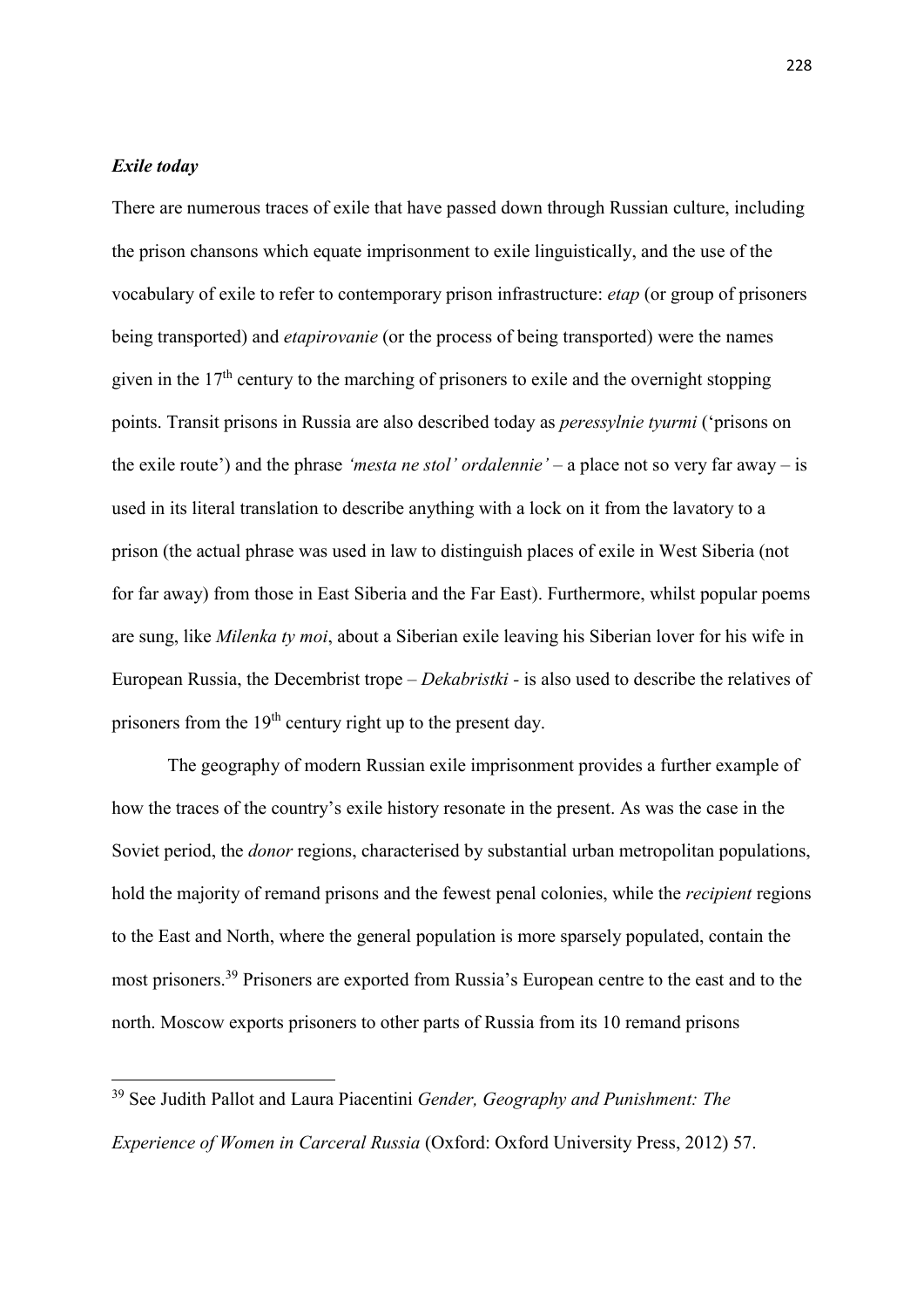(Moscow city has just one small correctional colony located on the city's edge which is 'reserved' for prisoners 'with connections'). Komi Republic, on the other hand, is in the far north and is one of the original islands of the Gulag. It has 33 correctional colonies and 3 remand prisons. The consequence of this for prisoners is the realistic probability of transportation to a remote place with the probability increasing with severity of sentence.

The prison service does not publish statistics on the distances that prisoners are sent from their place of arrest or home when they are incarcerated in their home oblast but what is known is that just 15-20 percent of prisoners of all categories serve their sentences in their home *raion* (or county).<sup>40</sup> Even if imprisoned in their home region, the distances that prisoners are transported can be considerable, especially in the Urals, the North and Siberia where regions can be equivalent in area to a whole country in Europe. There are other factors that distinguish certain groups of prisoners and it is important to note that these differences do have a determining effect on where prisoners are sent. For example, there is a critical difference in where sentences are served between male and female prisons. The law in Russia states that prisoners should serve their sentences in their home region, which suggests that, officially, there is an awareness that sending prisoners 'out of region' can produce many different types of exclusions. Yet, there are exceptions for women and juveniles as well as

<sup>40</sup> These figures are extracted from the census of prisoners conducted under the auspices of the Federal Penal Service and are taken from Valerii. I. Seliverstov, ed. *Osuzhdennye po materialam spetsial'noi perepisi osuzhdennykh i lits, soderzhashchikhsia pod strazhei 12– 19th noiabria 2009 g [Prisoners According to the Special Census of People under Detention on 12–19thNovember 2009]*, Vols 1–9. (Moscow, Russia: Iurisprudentsiia, ?date). For the distribution of different categories of penal facilities, see: [www.gulagmaps.org,](http://www.gulagmaps.org/) specifically series 5 and 6.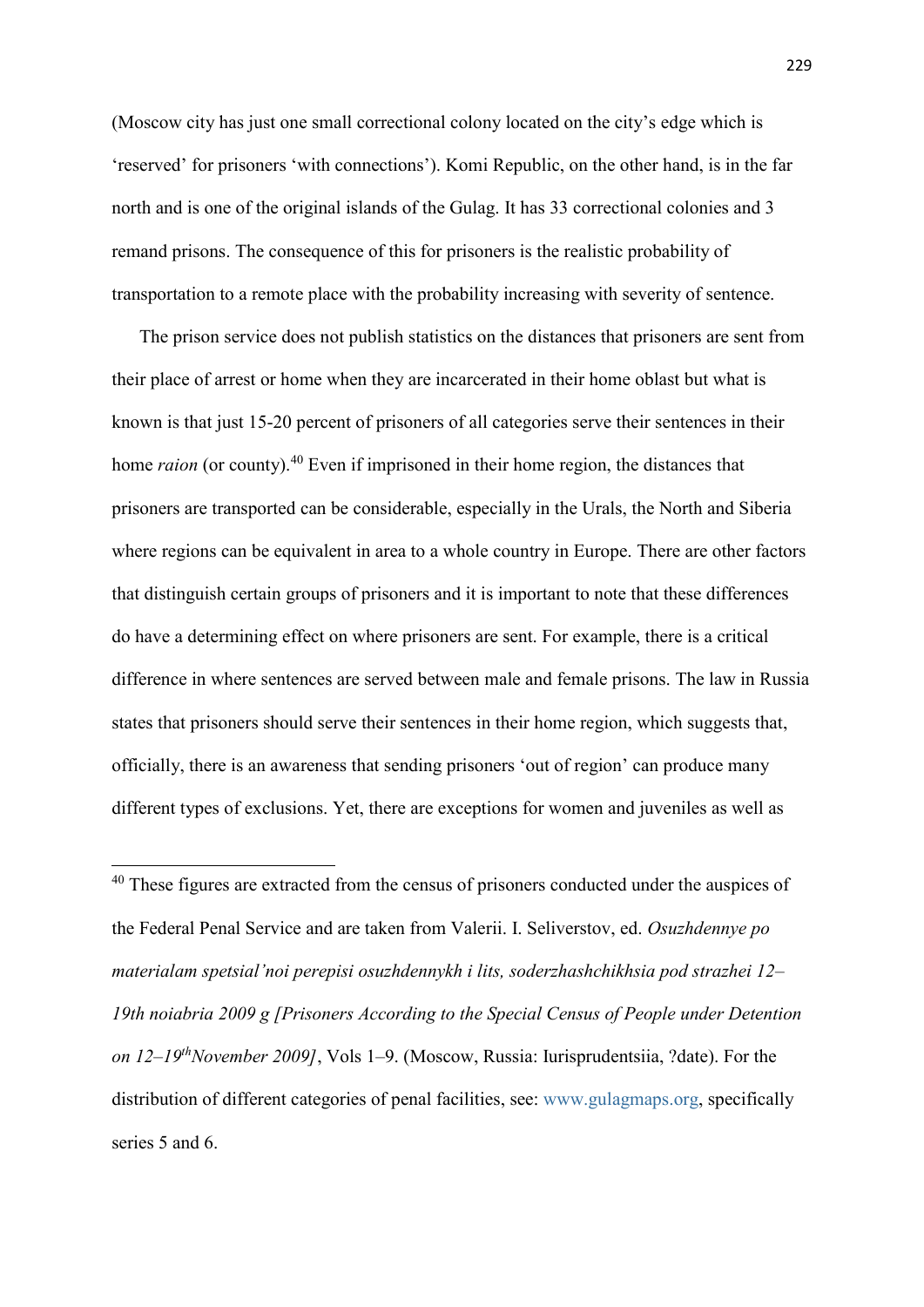men serving life sentences in prisons, and those suffering from infectious diseases like tuberculosis. This reflects the fact that there are fewer colonies for each of these groups.

Moreover, such categorisation of minority groups, and the then impact on sentencing to the peripheries, reveals Russian penality's communicative power: that in being 'sent away', the distance travelled is read as exile for prisoners. The following is a statement from a prisoner's relative returning from a visit to the large penal complex that houses 14,000 prisoners in the heart of the Mordovian forest in 2004 and is a further example of the traces of Russia's exile past: 41

…to get to Leplei is another 25 'taiga' [that is through the coniferous forest] kilometres…There is nothing but colonies. If you are going there for the first time, I advise you to prepare yourself; the place is, of course, creepy. Have a read of Solzhenitsyn's Gulag Archipelago. It's just the same today. Nothing has changed.<sup>42</sup>

Prisoners' talk today contains many, mostly unconscious, references to exile. The following is from a woman serving a 12-year sentence when interviewed in 2010, responding to a question about distance:

It's just that it's emotionally easier if you are in prison in a familiar place. You know, they bring transports with women who don't even know where [this town] is. We

<sup>41</sup> This was posted on a now defunct ARESTANT website that supported prisoners' relatives. This site and various examples of the postings are discussed in Judith Pallot, "'Gde muzh, tam zhena' ['Where the Husband Is, So Is the Wife'], Space and Gender in Post-Soviet Patterns of Penality", *Environment and Planning, A*, 2007, 39: 570–89.

**.** 

<sup>42</sup> The research is drawn from the ESRC study referred to in footnote 2. The research included 119 interviews conducted by 3 different research teams between 2006 and 2010. In addition, 30 interviews with juvenile young women offenders were conducted in 2007.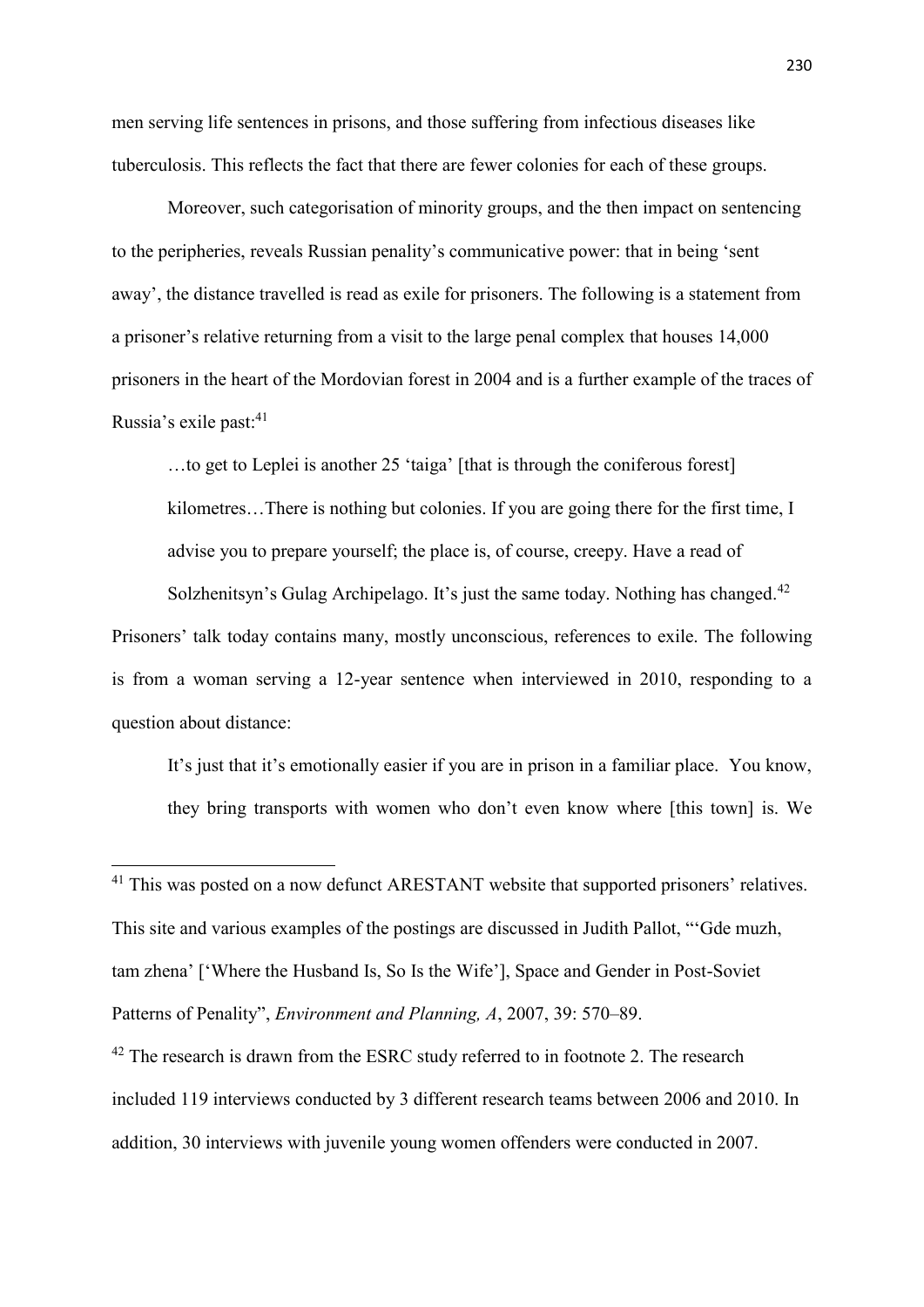have women here from A--- and B----. They can't even imagine where they are and what sort of place this is. They know it's somewhere way up in the north, but they have no idea of where precisely. Yes, for them, it is very difficult, they don't understand anything, and it's as if they've arrived in a foreign country ... they think they are in a strange land<sup> $3$ </sup>.

Interviews with prisoners conducted for an earlier ESRC project confirm that sending them 'out of region' has historical and penological meanings. Some interviewees, without prompting, translated their imprisonment as exile. The time taken on the transportations (*etap*) that can take circuitous routes and involve the suspension of all communication with home creates in prisoners a sense of estrangement that underlines their physical separation from all that is familiar. It also creates an impaired sense of geography. Prisoners talk about arriving at the 'edge of the world'.<sup>44</sup> As was the case during the Stalinist period, a large number of penal colonies are simply inaccessible. In her work on prisoners in India who were expelled by the British Empire to the Andamans, Clare Anderson outlines the fear, confusion and isolation that were acutely felt in the process of exile.<sup>45</sup> The attribute of expulsion was particularly evident from the Russian interviews conducted in 2010. One prisoner told us:

I don't know how to explain it; it's just that you are taken out of society and transplanted to who-knows-where. I deserve it, though three years would be enough. Throughout my sentence I've had one foot here and the other – there. In other words, I don't

1

<sup>43</sup> Interviewee who participated in the ESRC study cited in fn 2 and fn 41.[fuller details needed here of the source referred to].

<sup>44</sup> Pallot, "'Gde muzh, tam zhena'," 576.

<sup>45</sup> Clare Anderson, *Convicts in the Indian Ocean: Transportation from South Asia to Mauritius 1815-53* (Basingstoke: Macmillan, 2000).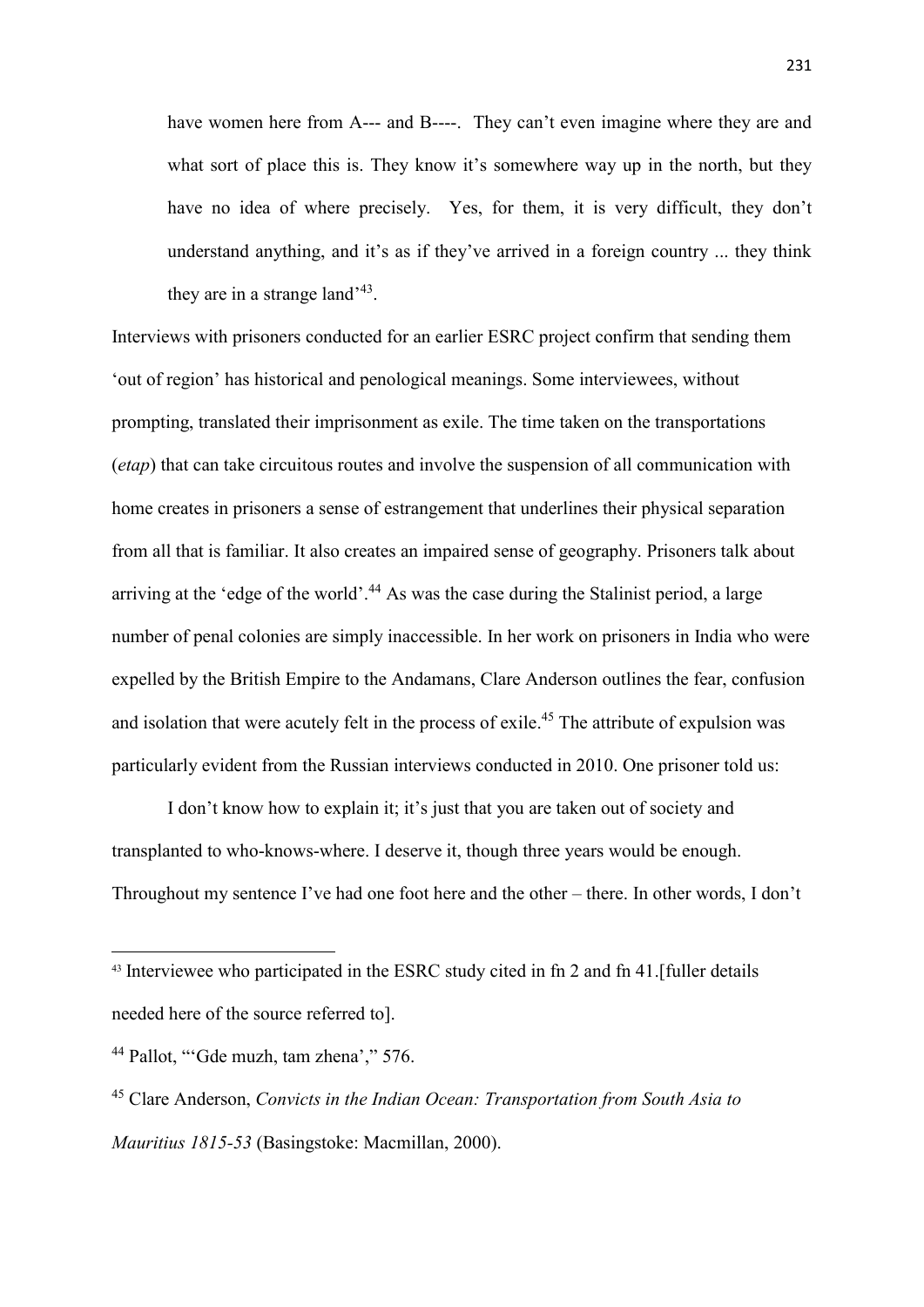actually 'live' here. Further evidence of the normalization of understanding imprisonment as exile is the self- and societal representations of prisoners' relatives as *Dekabristki*, the symbol of the good wife, but also a potent and enduring symbol of penal culture. In the 21<sup>st</sup> century, the Decembrist trope has crossed the class and family status divide, so that it is used as an appellation by anyone who has a relative in prison:

It seems to me there is no difference [between us and the Decembrist wives] ... it's possible to say that because the wives of the Decembrists – they followed them to Siberia, into the cold wastes. And we, in essence, are tied by the same chains ... we can be compared yes. 46

I will do what I want, let them say what they want ... We are indeed wives – Dekabristki – where the husband goes so does the wife. $47$ 

There is some truth in it [the Decembrist appellation]. Yes, many leave everything behind but I will say of myself, I won't go.<sup>48</sup>

These excerpts from the families of prisoners in the  $21<sup>st</sup>$  century echo the observation made by Evgenia Ginzburg nearly eighty years earlier when she was sent as a prisoner to Kolyma in the 1930s: "I always thought the Decembrists endured the most frightful sufferings, but

<sup>&</sup>lt;sup>46</sup> Interview with a prisoner's wife, 2010, Mordovia Russia.

<sup>47</sup> For ["Всё о жизни в тюрьме \(Everything you need to know about life in prisons\)," see:](file:///C:/Users/James49/AppData/Local/Temp/Всё%20о%20жизни%20в%20тюрьме%20(Everything%20you%20need%20to%20know%20about%20life%20in%20prisons),)  http://forumtyurem.net/lofiversion/index.php/t86-100.html, [accessed 25 July 2013]

<sup>48</sup> Interview with Olga, prisoner's daughter, Mordovia, 2010.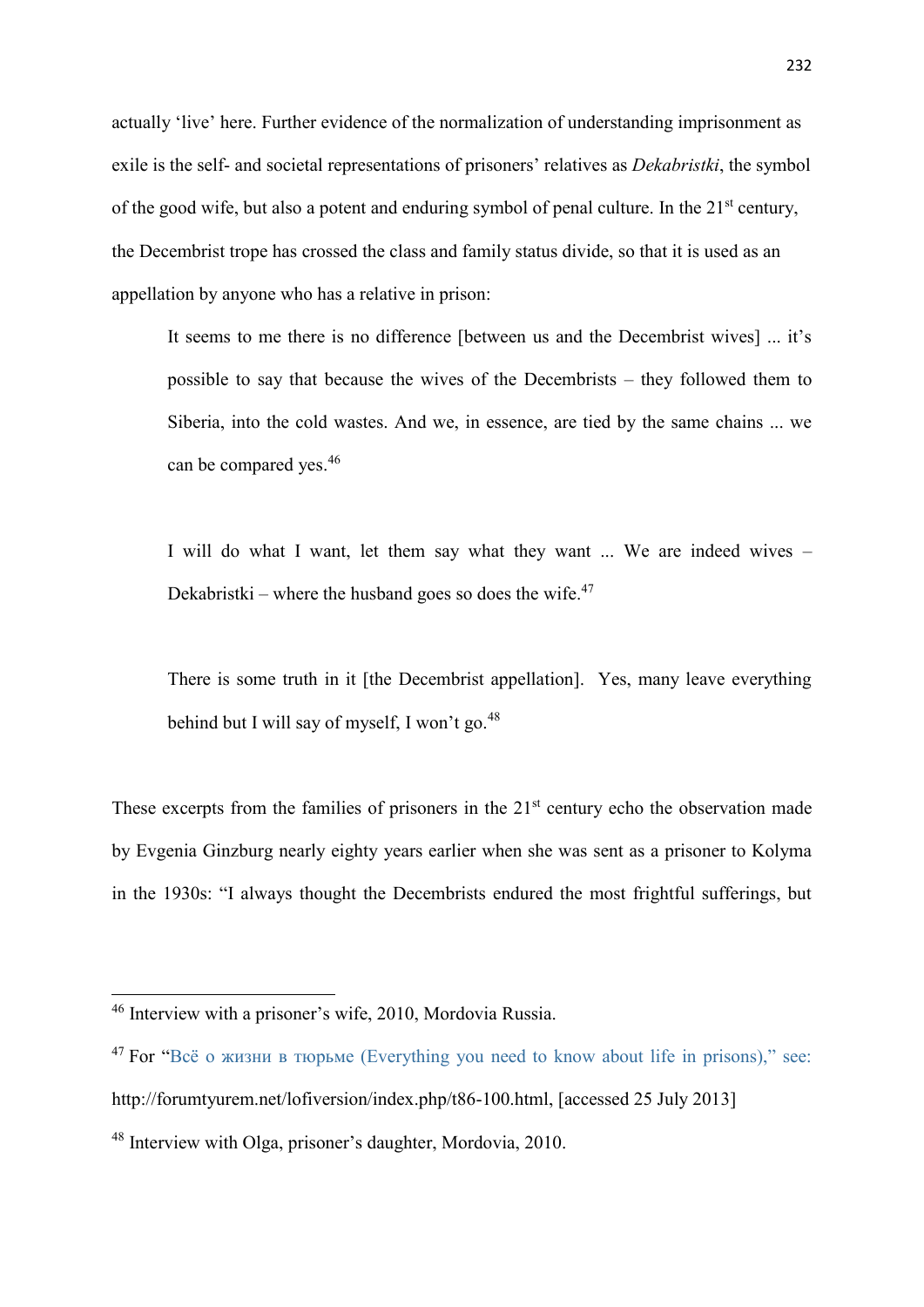listen to? this: "of the wondrous built so firm, so fast the carriage" ... they ought to have tried one of Stolypin's coaches'.<sup>49</sup>

In all the extracts above, the point is not how the historical stereotype is being used, but that it is used at all to describe 21<sup>st</sup> century imprisonment. Olga Romanova, the wife of a financier held in Butyrka in St. Petersburg, affirms that the need to travel great distances as a demonstration of wifely duty, defines the modern-day Decembrist wife:

And when you without thinking fill bags with food and trudge through the snow field to prison or camp – is that not a Dekabristka, and is it not a heroic feat? And here I think; for me to get to the prison is ten minutes on the metro but women come from the auls, leave children at stations, almost don't speak Russian, know nothing and don't understand but make their way to this Devil's prison and try there, by hook or by crook, to find out anything about husbands but all of them are interrogated, humiliated – go and talk to them about extraordinary love and a high sense of duty.<sup>50</sup>

When prisoners talk about being sent 'to another country' or to *katorga*, or that women from the Far North are 'in exile' in colonies to the south, or when prisoners' relatives compare their experiences with those of the *Dekabristki,* they are translating punishment as exile through historicising penal processes. Indeed one of the members of *Pussy Riot*, Maria Alyekhina, says of her period of imprisonment in a Perm penal colony in the Urals region:

The transit was difficult. I got to see several cities before I got here. But this prison…Shalamov was exiled here. It's as if this place keeps some kind of

<sup>49</sup> Ginzburg, *Into the Whirlwind*, 205.

<sup>50</sup> See Novaya Gazeta Newspaper at:

[www.novayagazeta.ru/data/2011/044/00.html?print=201103070927](http://www.novayagazeta.ru/data/2011/044/00.html?print=201103070927) [accessed 25 July 2012]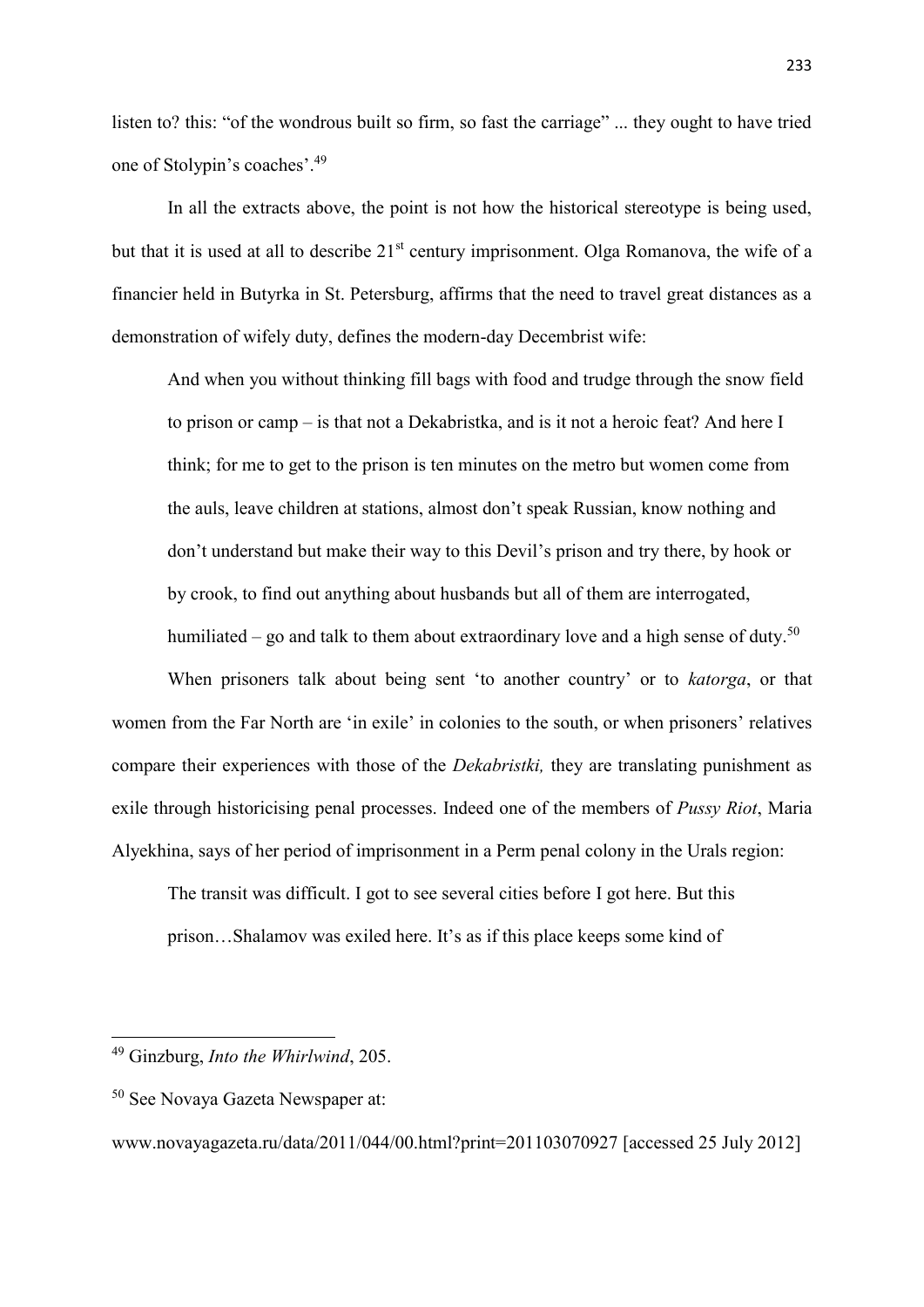memories…But I dislike the methods. I don't like that human rights here are a phrase used on a par with something like "toilet mop". That's what I don't like.<sup>51</sup>

In summary, in Russia, there is a sense of abject displacement inscribed in the penal experience because, like the exile, many prisoners simply do not know where they are going. Returning to Sewell's *cultural schema,* remembrances are incomplete but do, nonetheless, produce 'fictions' that enable memories to survive, endure and, importantly, to have an everlasting presence. For prisoners, because these remembrances are memories of historical events that they did not experience, but learnt about, they form a circular reasoning. The memories are still alive and are therefore contemporary traces of a distant past that have continued significance amongst ordinary people. In online forums, prisoner families discussed being sent thousands of miles 'as not so far away'. Indeed one visitor to the online prisoner web-sites stated in response to a question about where a prisoner was going: 'it's best not to find out where'<sup>52</sup>.

In conclusion, the theorisation of penal culture in Russia as rooted in exile reveals something else about Russia's cultural attachment to punishment. In recent years, the Russian government has shown inertia on the issue of penal exile, which has thrived as an institutional form, and as a cultural practice, because it articulates a specific political and

**.** 

<sup>52</sup> For ["Колонии России ГУФСИН Пермского края](http://www.uznik.info/guin-perm.php) (Penal Colonies of Russia: Perm Region)," see: [www.uznik.info/guin-perm.php](http://www.uznik.info/guin-perm.php) (accessed November 2013).

<sup>51</sup> Varlam Shalamov was the famous Russian writer, poet and Gulag survivor whose *Kolyma Tales* of life in Soviet forced labour camps is considered to be one of the great Russian collections of short stories of the twentieth century. For the Official Free Pussy Riot Online Campaigning website, see [http://freepussyriot.org/content/-interviews-masha-and-nadia](http://freepussyriot.org/content/-interviews-masha-and-nadia-january-2013)[january-2013](http://freepussyriot.org/content/-interviews-masha-and-nadia-january-2013) (accessed November 2013).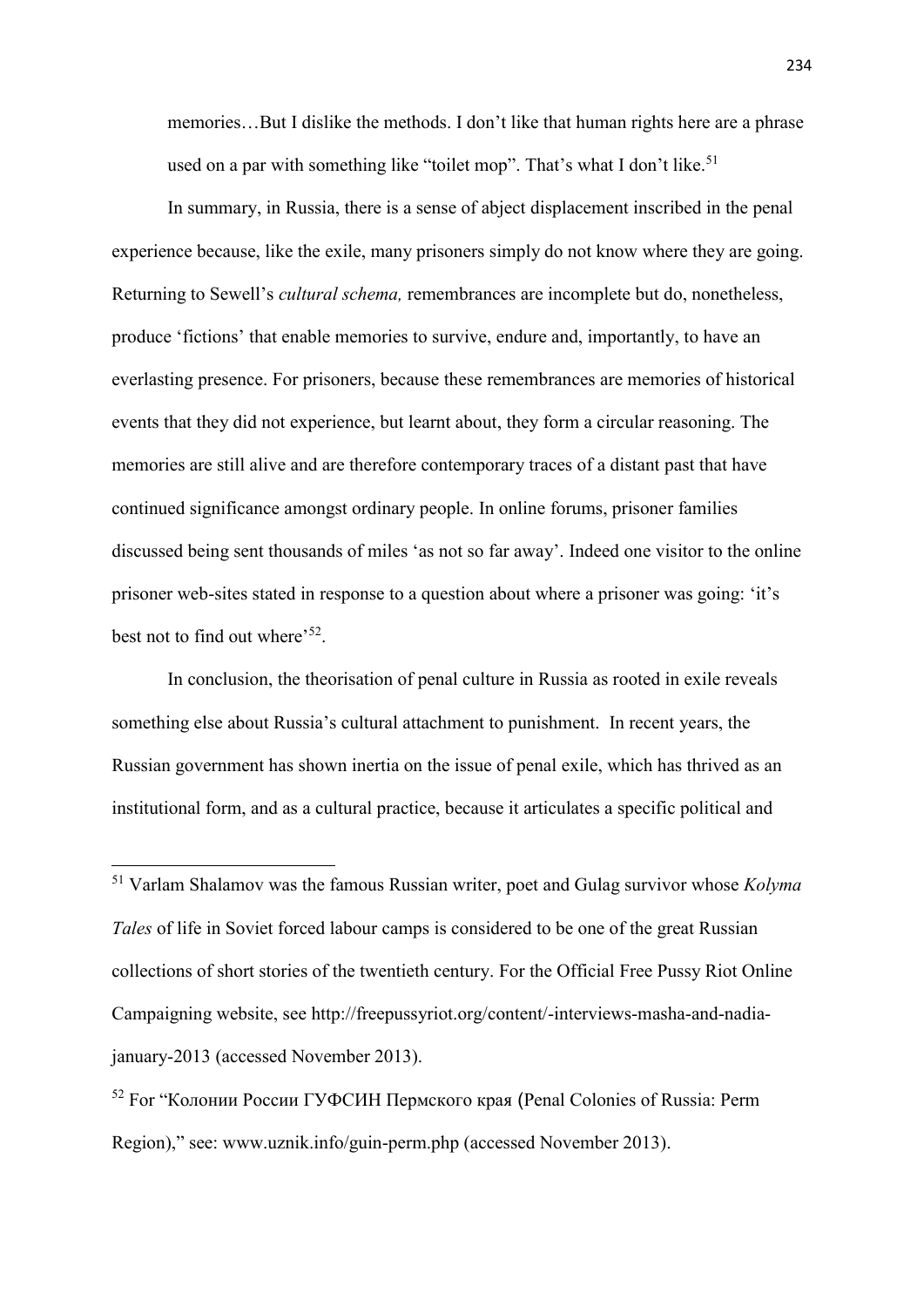social message and is associated with the exclusion of dissent. 'In exile imprisonment' reinforces a moral nationalism that intensifies a disciplinary myth that dissent requires expulsion. In the Putin era, there are on-going political struggles between activists, human rights groups and international monitors; thus, the power of the prison to affirm state values has never been as potent as it is now. To internal audiences, the disproportionate sentences handed down in recent high-profile cases in Russia (*Mikhael Khodorkovsky* (2004, 2008)*, Pussy Riot* (2012) and the *Arctic 30 Greenpeace Group* (2013)) are presented as the cultural accomplishments of a regime insistently pursuing re-invigorated nationalism.<sup>53</sup> That this *parading of punishment* is now at its most visible in Russia is particularly ironic when one considers that for centuries Russia's culture of carceralism was hidden and excessive. Yet, imprisonment in Russia has always served the purpose of connecting 'the people' with the advancing interests of the state. Hence, in translating Russian's penal culture, it is in exile where we find the gestures and meanings and also the cultural, historical and criminological associations and experiences. The ways in which 'in exile imprisonment' is read today are contingent and problematic, and leave traces on today's penal culture where it continues to be conventionally understood as a normal penal practice even though it is no longer a legal sanction.

Where the subject of exile makes a contribution to the prison sociology field more generally is in how exile and imprisonment share common features (rupture, connection, estrangement, a necessary othering and a connection to power and social capital). Yet both

1

<sup>&</sup>lt;sup>53</sup> In December 2013 all of the above individuals listed were released from prison penal colonies under a Christmas Amnesty.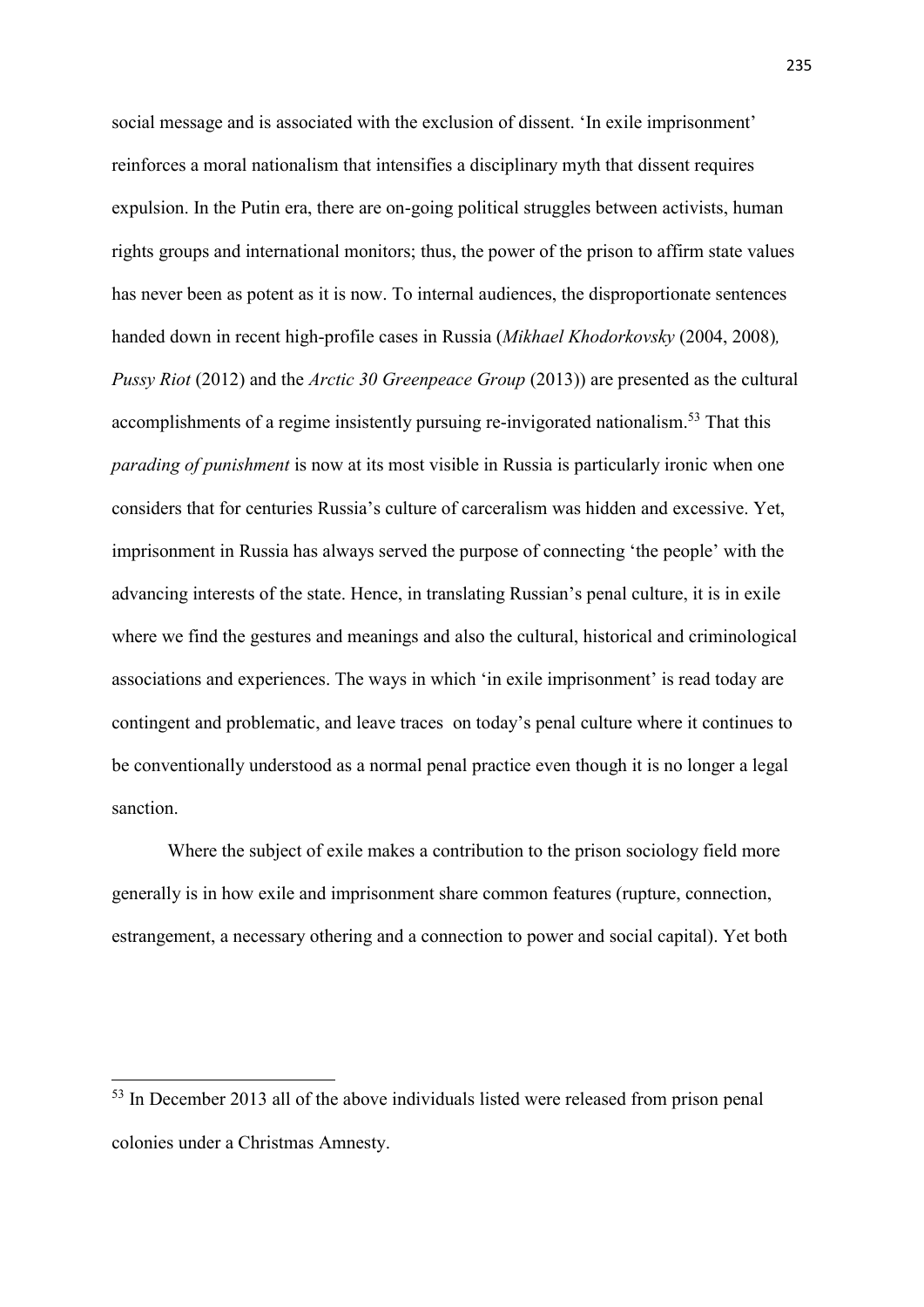are studied as two concepts that have distinguishable characteristics. <sup>54</sup> Exile is a mobile exclusion, a process of moving backwards and forwards, whilst imprisonment is a fixed exclusion. Thus, both imprisonment and exile share dialectical forms, yet they continue to be understood, as Foucault asserts in *A History of Madness* (2006), as moving apart. <sup>55</sup> So too can imprisonment seem like an endless journey towards a form of intended purification. 56 Exclusion is one way of distinguishing between the pure and the contaminated and of symbolically performing a cleansing function and simultaneously reassuring the (allegedly) righteous.

In *The Culture of Control* Garland argues that imprisonment as a subject of sociological inquiry is full of historical ironies.<sup>57</sup> Pain, pleasure, vengeance and reform have become both normalised discourse and mobilised into prisons with effects on social values about crime and appropriate punishments, but, importantly, mediated by the political classes. Whilst Gready likens exile to a prison without borders, exile *to* a prison, redefines the

<sup>54</sup> F. Egon Kinz, "Exile and Re-settlement: refugee theory," *International Migration Review*  15. No. 1/2 (Spring – Summer, 1981): 42-51; Jorge Barudy, "A programme of mental health for political refugees: Dealing with the invisible pain of political exile," *Social Science and Medicine*, Vol. 28, Issue 7, (1989): 715–727; Stephen Castles and Alistair Davidson, *Citizenship and Migration: Globalization and the Politics of Belonging* (New York: Routledge, 2004); Sofia A. McClennen, *The Dialetics of Exile: Nation, Time, Language, and Space in Hispanic Literatures* (West Lafayette, Indiana: Purdue University Press, 2004). <sup>55</sup> Michel Foucault, *A History of Madness* (New York: Routledge, 2004), 12.

<sup>56</sup> See Smith *Punishment and Culture.*

**.** 

<sup>57</sup> David Garland, *The Culture of Control: Crime and Social Order in Contemporary Society* (Oxford and New York: Oxford University Press, 2001).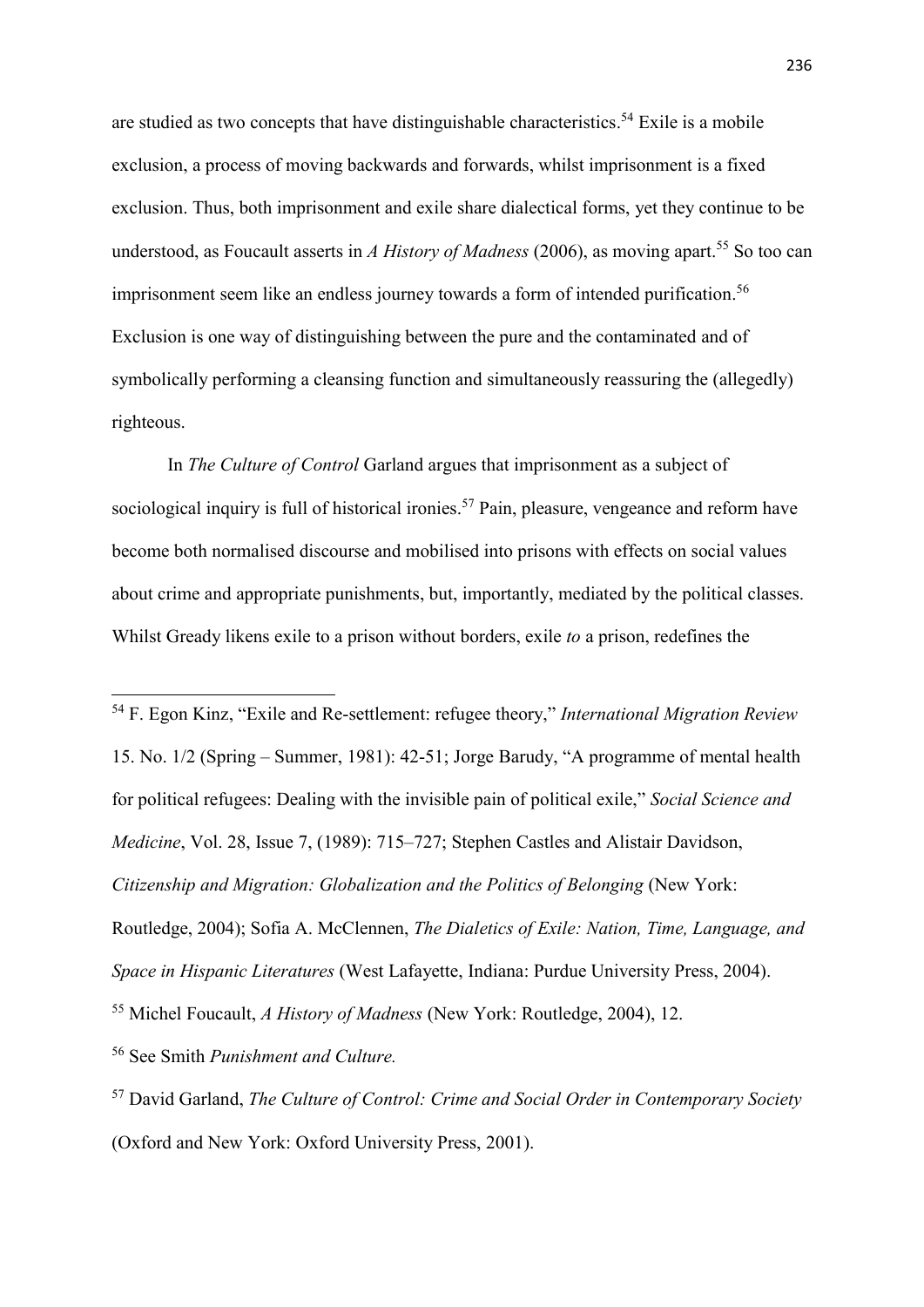contours of confinement to include dimensions of landscape and place.<sup>58</sup> The prison, to paraphrase Crewe, becomes a distinctive social destination and punishment place when exile is considered.<sup>59</sup> A further point is that prison sociology scholarship reveals that imprisonment is acutely painful, its 'innards obscured' but with specific non-obscured public effects.<sup>60</sup> If a society of prisoner exiles is then considered the practice of exile as a political or cultural corrective, a territorial strategy of social control and a technique of political power, it can be understood as a distinctive pain of imprisonment. Thus, if exiles become the subject of a distinctive form of politics, then the imprisoned exile may require a new terminology or conceptual framework to understand more fully the interconnections between exile, culture and confinement. If such a framework were to be considered in the context of Russia, Foucault's disciplined bodies of punishment meet and mesh with historical cultural tropes to create the *disciplinary mythologies and meanings* referred to in the introduction. There is disciplinary intervention but there are also embodied traditions.

Does 'in exile imprisonment' imply there can be no return? Or does it imply that where there is physical return, a former prisoner's identity is bound up in geographical displacement and so-called civil death? In that case exile has something in common with an indeterminate sentence or life without parole. Indeed very long sentences may be experienced as permanent exile by some prisoners as the date of release is so far into the future as to be unimaginable, while the revolving door of short sentence recidivists may be experienced as a

1

<sup>58</sup> Paul Gready, *Writing as Resistance: Life Stories of Imprisonment, Exile and Home coming from Apartheid South Africa* (Maryland: Lexington Books, 2003).

<sup>59</sup> Ben Crewe, *The Prisoner Society: Power, Adaptation and Social Life in an English Prison*  (Oxford: Clarendon Studies in Criminology, Oxford University Press, 2009).

<sup>60</sup> Crewe, *The Prisoner Society,* 1.